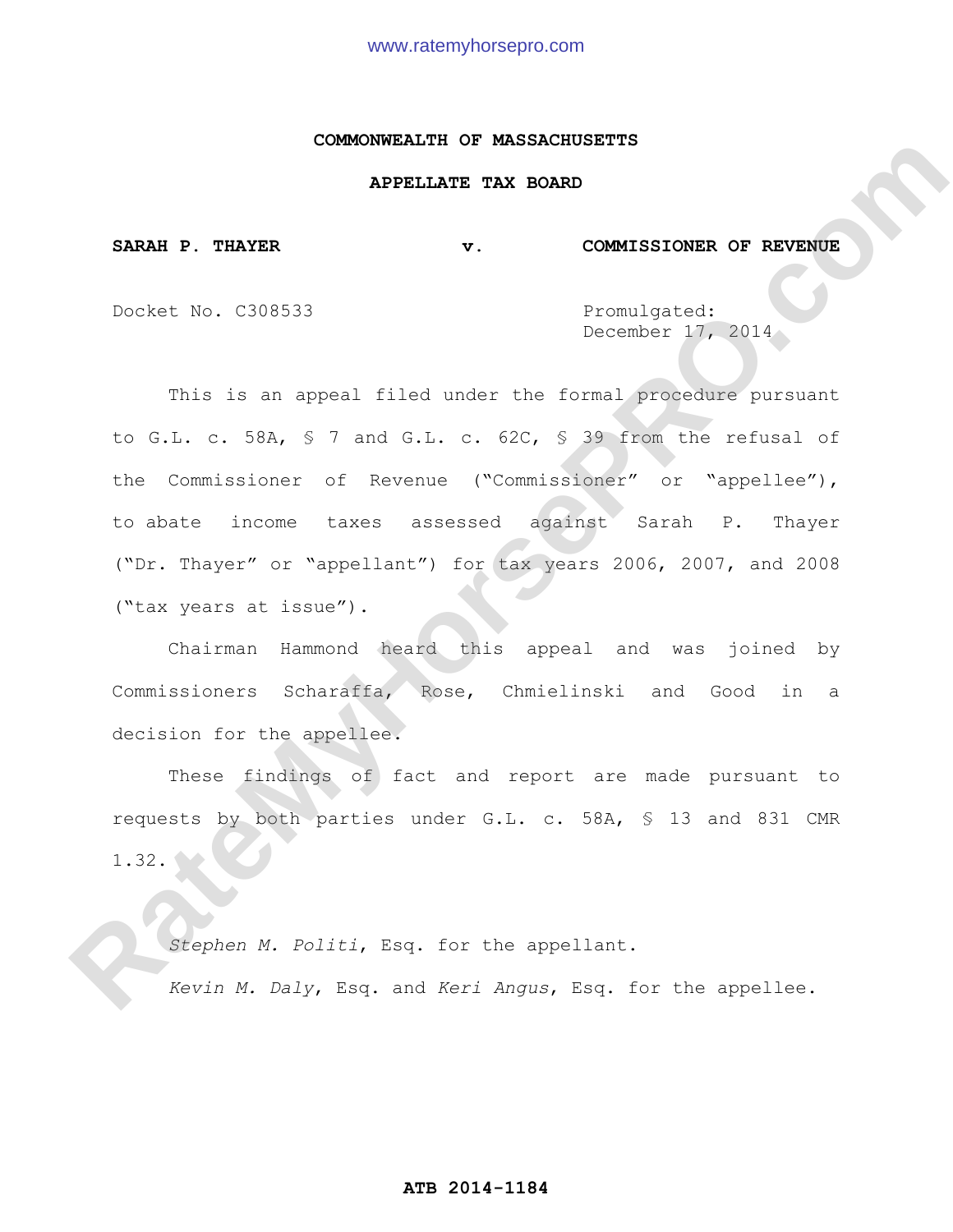### **FINDINGS OF FACT AND REPORT**

On the basis of the testimony and exhibits offered into evidence at the hearing of this appeal, the Appellate Tax Board ("Board") made the following findings of fact.

## **I. INTRODUCTION AND JURISDICTIONAL BACKGROUND**

The appellant, a resident of Massachusetts, is a cancer surgeon and assistant professor of surgery at Massachusetts General Hospital ("MGH"). She also serves as Director of the Pancreatic Biology Research Laboratory at MGH, where she managed a large staff and a budget of several million dollars. The appellant owned horses which were boarded in the Commonwealth. Over the tax years at issue, the number of horses owned by Dr. Thayer increased from one to three. Dr. Thayer claimed the expenses associated with the care of the animals, which ranged from \$114,368 to \$190,326 per year during the tax years at issue, as deductible business expenses for income tax purposes. The appellant argued that these expenses were incurred as part of a trade or business that she conducted to purchase and train horses for lease or sale, a business which she referred to in tax filings for the tax years at issue as "Simply the Best Baroch." On the best of the testimony and exhibits offered into<br>evidence at the hearing of this aspeal, the Ampellate Tax Roard<br>("scard") made the following findings of fact.<br> **R. INTRODUCTION AND JUNISDICTIONAL BACKGRODID**<br>
The ap

The appellant timely filed income tax returns for each of the tax years at issue. Pursuant to an audit of the appellant's tax returns for the 2006, 2007, and 2008 tax years, the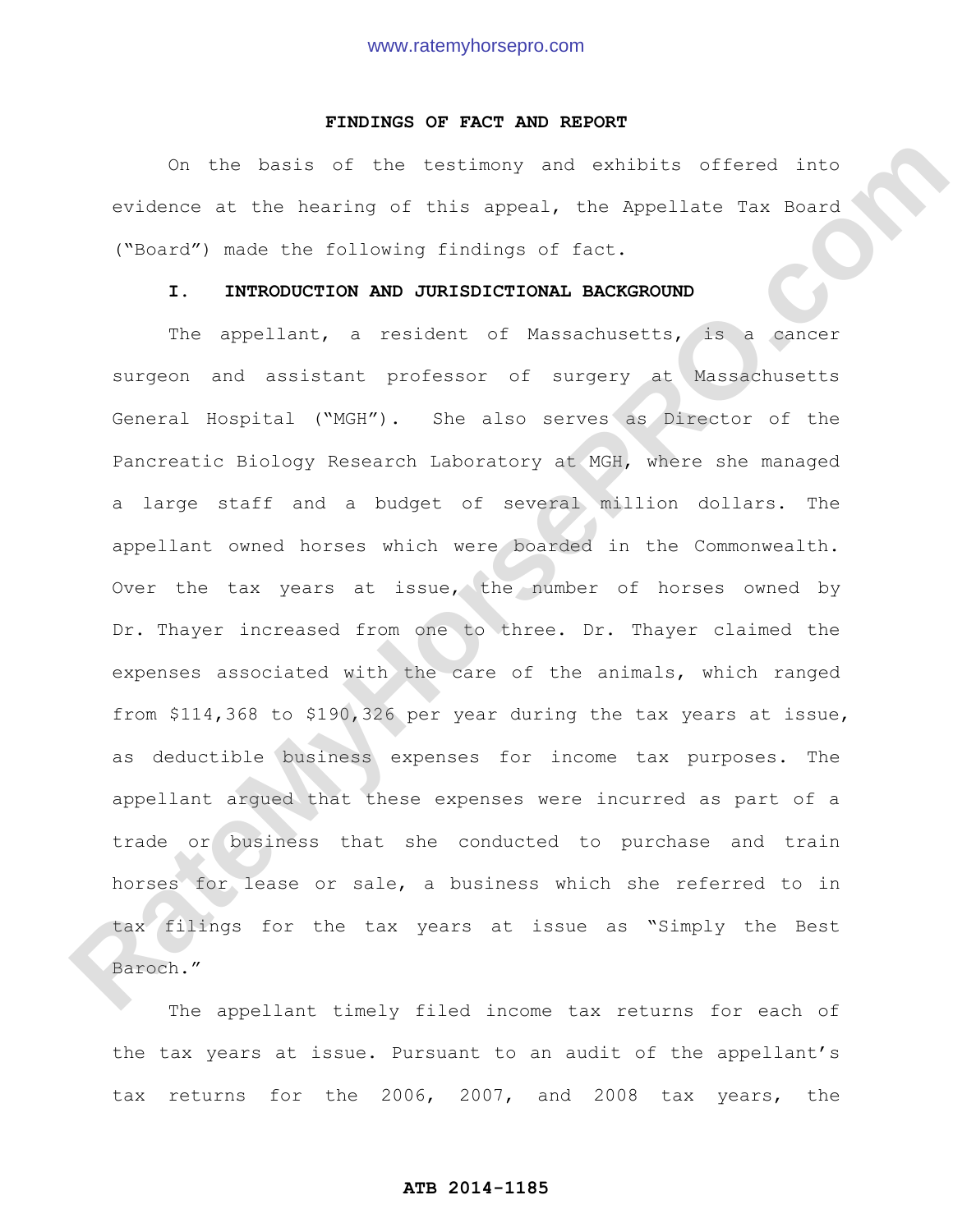Commissioner issued the appellant a Notice of Assessment on November 24, 2009, assessing additional income tax of \$6,049 for the 2006 tax year, \$9,966 for the 2007 tax year, and \$8,704 for the tax year 2008, plus statutory interest of \$2,574.30, resulting in a total assessment of \$27,293.30.

On January 4, 2010, the appellant filed an application for abatement for the tax years at issue. On May 7, 2010, the Commissioner issued a Notice of Abatement Determination denying the appellant's application. On July 6, 2010, the appellant timely filed this appeal with the Board. On the basis of these facts, the Board found and ruled that it had jurisdiction over this appeal.

The Board heard testimony over two days of hearings. The appellant presented her case-in-chief through: her own testimony; the testimony of Lynn O'Connell, the owner and operator of Wadsworth Farm in Danvers, Massachusetts where Dr. Thayer's horses were boarded during the tax years at issue; and the testimony of Nora Petralta, the Department of Revenue's auditor who conducted the audit of the appellant's tax filings. Ms. O'Connell has owned and operated Wadsworth Farms since 1996 and has extensive experience with buying, selling, training, and riding horses. The appellant also introduced exhibits including expense records, calendar logs, medical records for her horses, horse show records, profit projections for each horse, a written November 24, 2009, assossing additional income tax of \$6,049 for<br>the 2006 tax year, \$9,966 for the 2007 tax year, and \$8,784 for<br>the tax year 2008, plus stattcory interest of \$2,574.10,<br>resulting in a total assossment of \$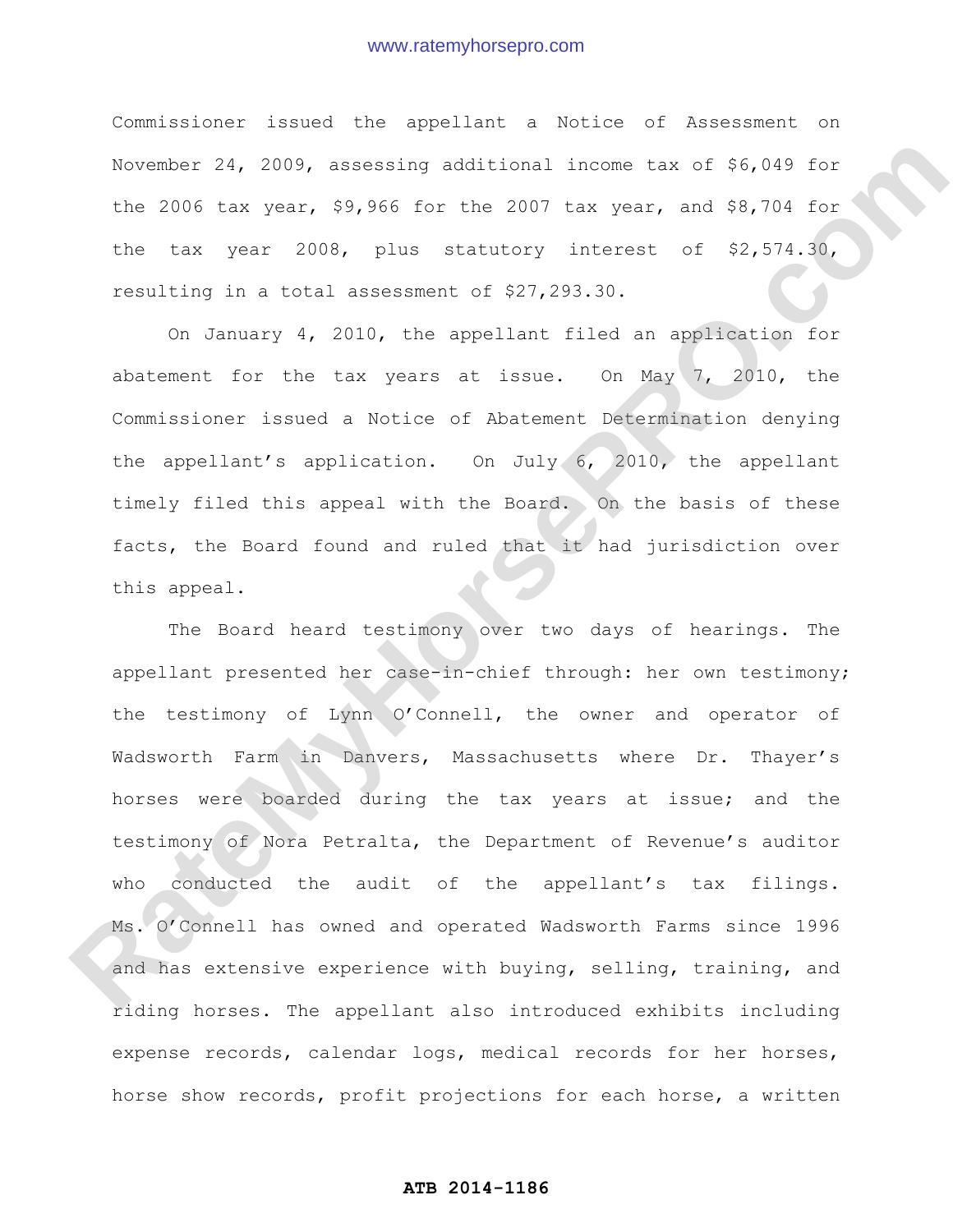valuation of one of her horses done by Ms. O'Connell and a corresponding unexecuted contract for her to represent the appellant in a potential sale of that horse, and the appellant's Internal Revenue Service audit file for the tax years at issue.

## **II. APPELLANT'S HORSE-RELATED ACTIVITIES**

 The appellant is a prize-winning dressage horse rider who testified that she has trained with highly acclaimed teachers, including Olympic level riders. Dressage horse riding is a sport where horses and their riders are judged on their abilities to execute a series of skills. The appellant testified that she could not "remember a time when [she] didn't have an education as an equine person." She began riding horses in her youth, eventually owning her own horse in high school that she subsequently took with her to college and medical school. After graduating from medical school, Dr. Thayer went on to earn a Ph.D. in New York. While a student in New York, she purchased a horse named "Baroch." As she continued her studies, she testified that she taught riding lessons for money and allowed others to rent Baroch for lessons or training, even as she continued to ride and train. In 1998, the appellant began a surgery residency at MGH in Boston and boarded Baroch at Wadsworth Farm, the horse barn owned and operated by Lynn O'Connell. Baroch subsequently became ill and died prior to the tax years at issue. corresponding unexecuted contract for her to represent the<br>appellari in a potential sale of that herse, and the appellant's<br>internal kevenue Service audit file for the tex years at issue<br>II. APPELLANT'S HONSE-RELATED ACTIV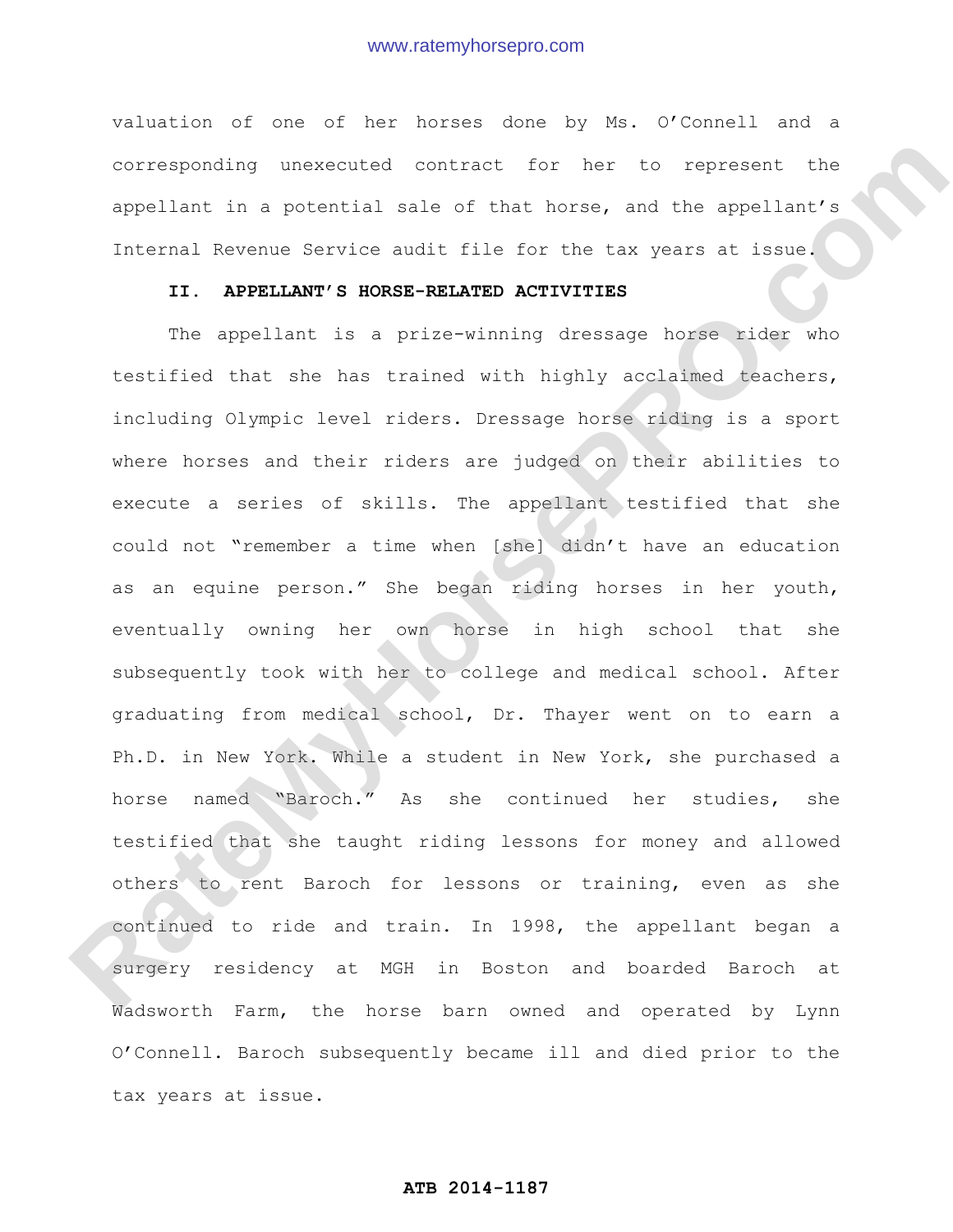## **1. "Simply the Best Baroch" Business**

In February 2002, the appellant bought a young, unbroken<sup>1</sup> stallion named "Simply the Best" ("Simply") for  $$37,500$ . Dr. Thayer testified that she purchased the animal with the intent of training it as a dressage horse and re-selling it at a profit at a later date. She testified that while she had owned horses in the past, Simply was the first horse she purchased with the intent of entering into the business of selling horses. The appellant has filed a Schedule C reporting losses from equine activity since 1998, a business which she referred to as "Baroch" on her tax filings. She claimed that the prior activity with Baroch was a distinct business activity, as he was a hunter-jumper horse instead of a dressage horse. However, the Board found that there was no evidence to support that there was any meaningful distinction between "Baroch" and "Simply the Best Baroch," and found that the purchase of Simply was merely a continuation of the equine activities which she had claimed on her Schedule C since 1998. In Poorwary 2002, the appellart bought a young,<br>unbroken<sup>5</sup> stallion named "Simply the Rest" ("Simply") for \$37,562.<br>
Cr. Theyer testified that she purchased the mindle with the<br>inter. of training it as a dressage horse an

The appellant testified that there is a "very standard model" in the equine business, involving two occasions that present "real opportunities to make profit" selling a horse – either immediately after breaking and initial training, where

 $\overline{a}$ 

 $1$  "Breaking" a horse refers to the training process to allow a horse to accept a rider.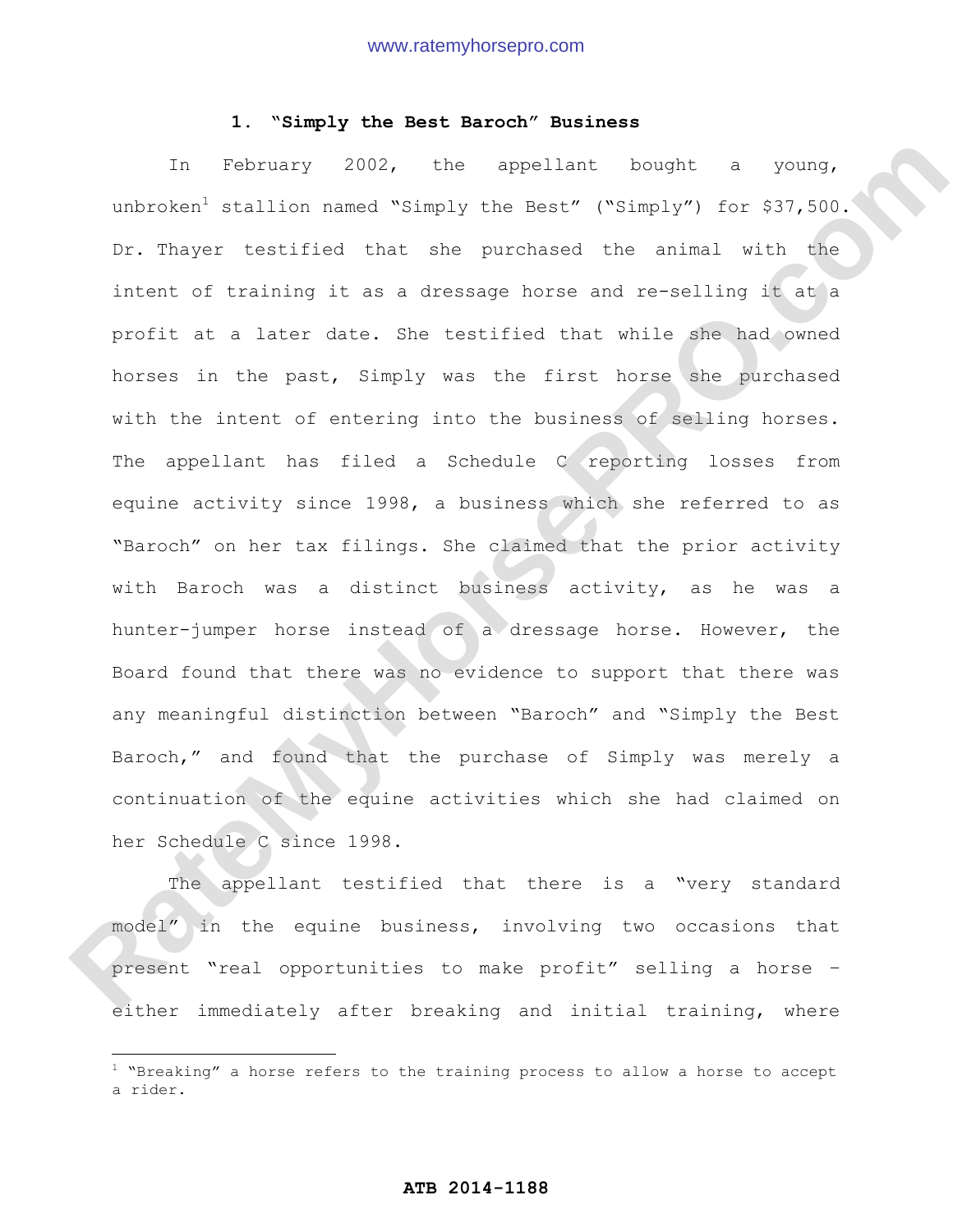value is largely based on the horse's raw potential, or upon the horse's successfully reaching the "Prix St. George," a level of international competition. The appellant testified that there are many levels of competition for dressage horses through which a horse must pass as it develops. The appellant testified that the rise through the ranks contains several "tollgates," or major watershed advancements. For example, the Prix St. George is considered such a tollgate, as it is the first of the international competition levels. Both the appellant and Ms. O'Connell testified that a dressage horse's value is largely tied to its ability to meet these tollgates throughout its development. horse's eucocostuily reaching the "Prix St. Coorgs," a level of<br>international commeticion. The appellant testified that there<br>are many levels of competition for dressage horses through which<br>a horse wust pass as it develop

Throughout the tax years at issue, the appellant was employed by MGH. She testified that she worked extremely long hours at MGH, including her duties as a surgeon, her duties at the laboratory, and her duties as a professor, in addition to times when she was "on-call." Nevertheless, the appellant testified that she spent an average of 25 to 29 hours a week riding and training her horses at Wadsworth Farm or otherwise involved in their care. Dr. Thayer testified that she spent any vacation time she had from her practice working with her horses.

## **i. Simply the Best**

The appellant's purchase of Simply was made on the recommendation of Wadsworth Farm's then head trainer, Roel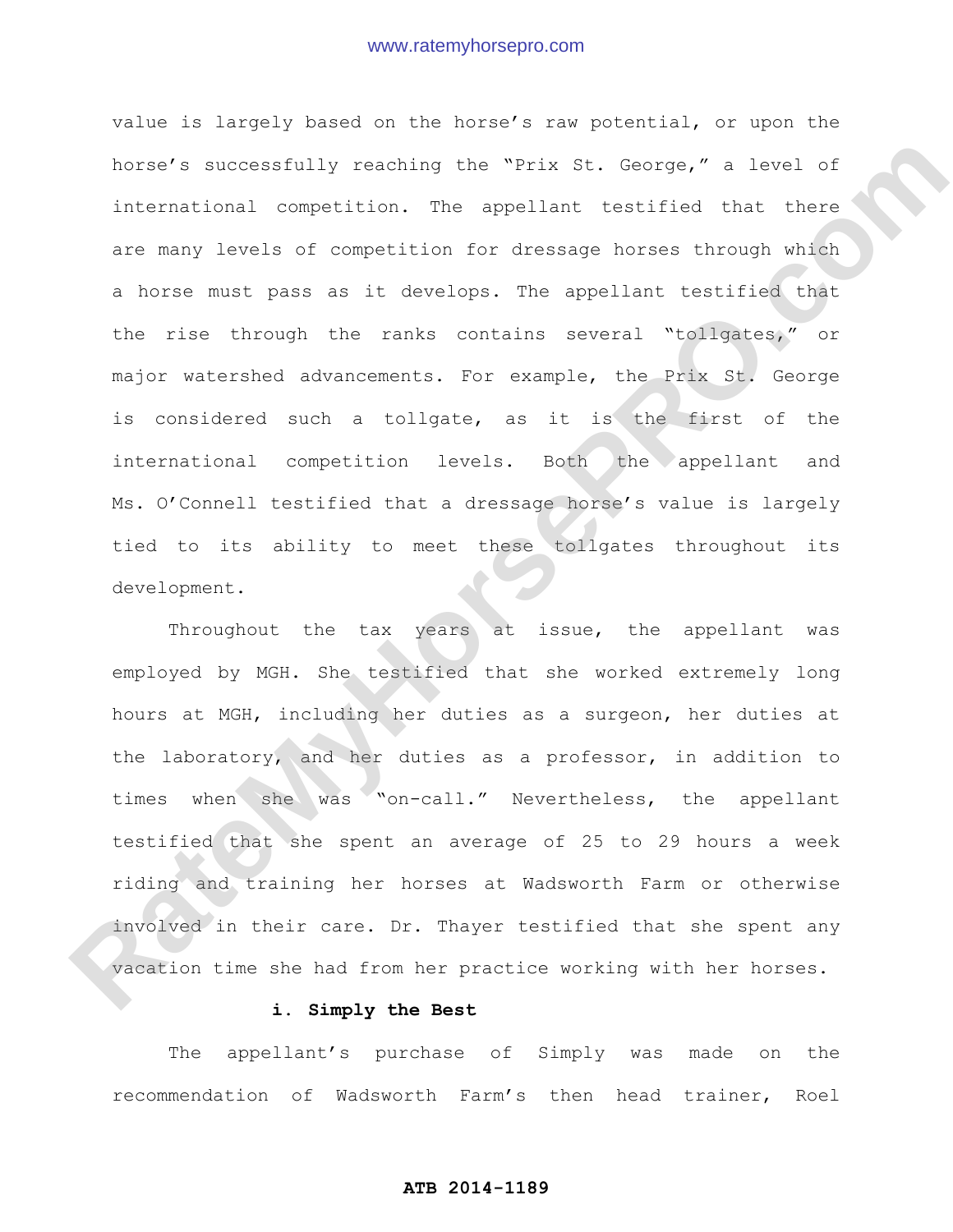Theunissen, who served as the agent for the sale. At the time, Simply was located in the Netherlands, where he received strong evaluations from European judges; the appellant testified that the judges ranked him among the forty best stallions in the Netherlands. Simply remained in the Netherlands for several months while he was broken and he was brought to Wadsworth Farm in 2002. When Simply arrived at Wadsworth Farm, the appellant engaged Mr. Theunissen to train him to perform as a dressage horse.

The appellant testified that an "unexplained lameness" was first noticed in Simply's front leg around 2004. Dr. Thayer consulted with several veterinarians regarding the problem, including a number of specialists, but no satisfactory diagnosis was reached as to the nature of the lameness. Unexplained lameness would have been a significant barrier to a potential sale of the animal. The appellant testified that she sent Simply to Georgia in 2005, where Mr. Theunissen had relocated, so that the horse could continue his training there. Dr. Thayer testified that she stayed in close communication with Mr. Theunissen regarding Simply's training and made several trips to Georgia. Ultimately dissatisfied with Simply's progress in Georgia, the appellant brought Simply back to Wadsworth Farm in early 2007 and began regularly riding the horse herself. Dr. Thayer testified that when Simply returned to Massachusetts, Simply was located in the Wetterlands, where be received strong<br>revitations from European judges; the appellant testified that<br>the judges ranked him among the forty best stallions in the<br>Wetherlands, Simply remained in the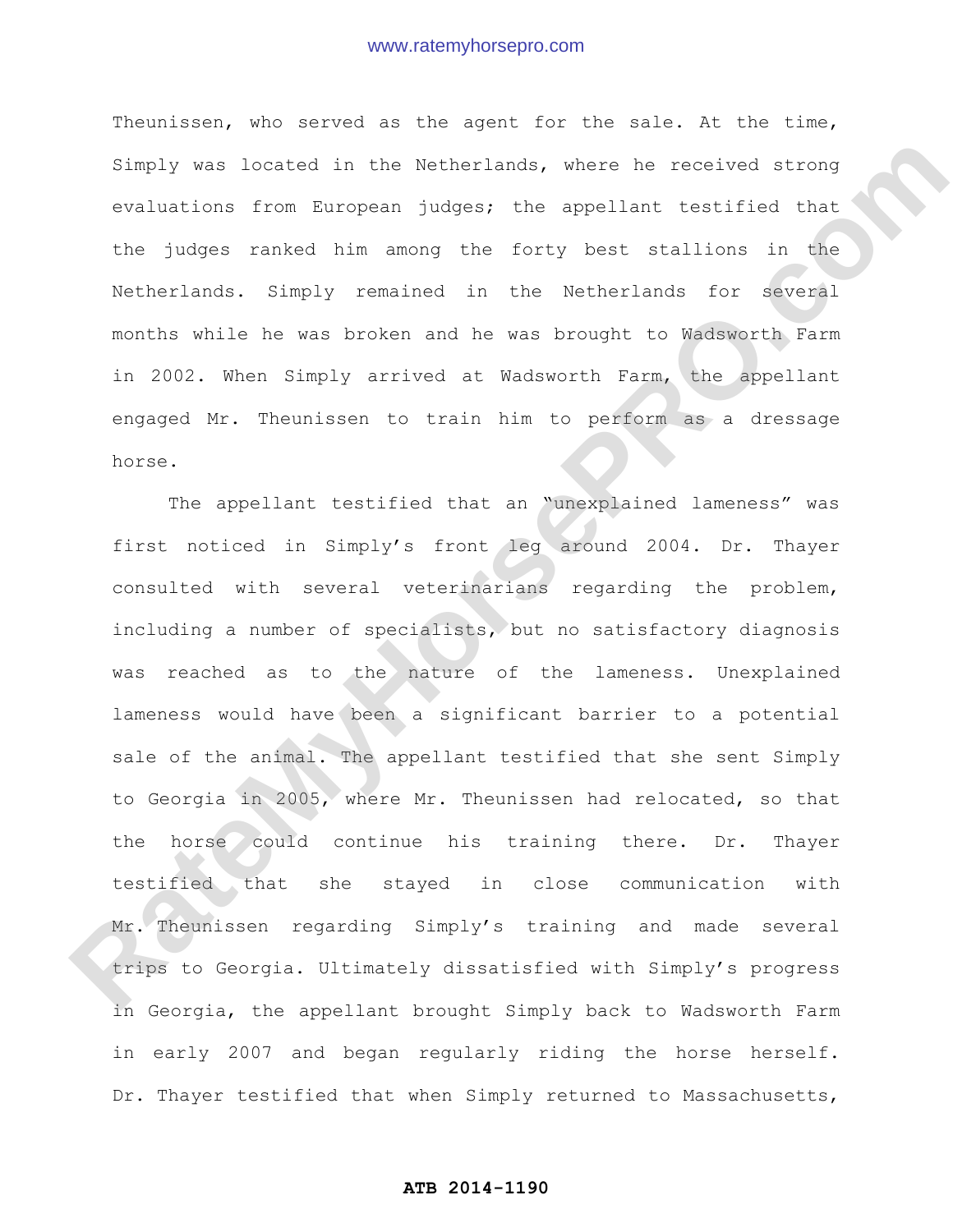he had fundamental issues with his gait and was not developing as expected. At the time, Simply had failed to execute a "flying change," an important developmental tollgate that would have been expected of him at his age. After the horse's return to Massachusetts, the appellant requested that Lynn O'Connell prepare an assessment of Simply's marketability in April 2007 as a prelude to a potential sale where Ms. O'Connell would act as the agent. If the appellant had agreed to put the horse on the market, Ms. O'Connell would have received a commission on the ultimate sale price. Ms. O'Connell valued the horse at a market value at \$40,000, a disappointingly low figure for Dr. Thayer. Ms. O'Connell then drafted a contract offering to serve as the appellant's agent in selling Simply, but recommended that Dr. Thayer try to address the major problems with the horse in order to attempt to secure a better sale price. The contract was never executed and the record does not contain any evidence that Ms. O'Connell was paid for the estimate. es oxpected. At the time, Simply had failed to execute a "flying<br>change," an important developmental tollate that would have<br>been expected of him at his age. After the horse's return to<br>Massachusatis, the appellant request

Dr. Thayer testified that in June and July of 2007, as part of an effort to rebuild the horse's confidence and restart his training, she began entering Simply in dressage shows where she participated as his rider. In late July, an influential judge at one of these shows commented on Simply's performance in a written scorecard entered into evidence that read: "[b]eautiful horse, probably has soundness problems – possibly neurologic.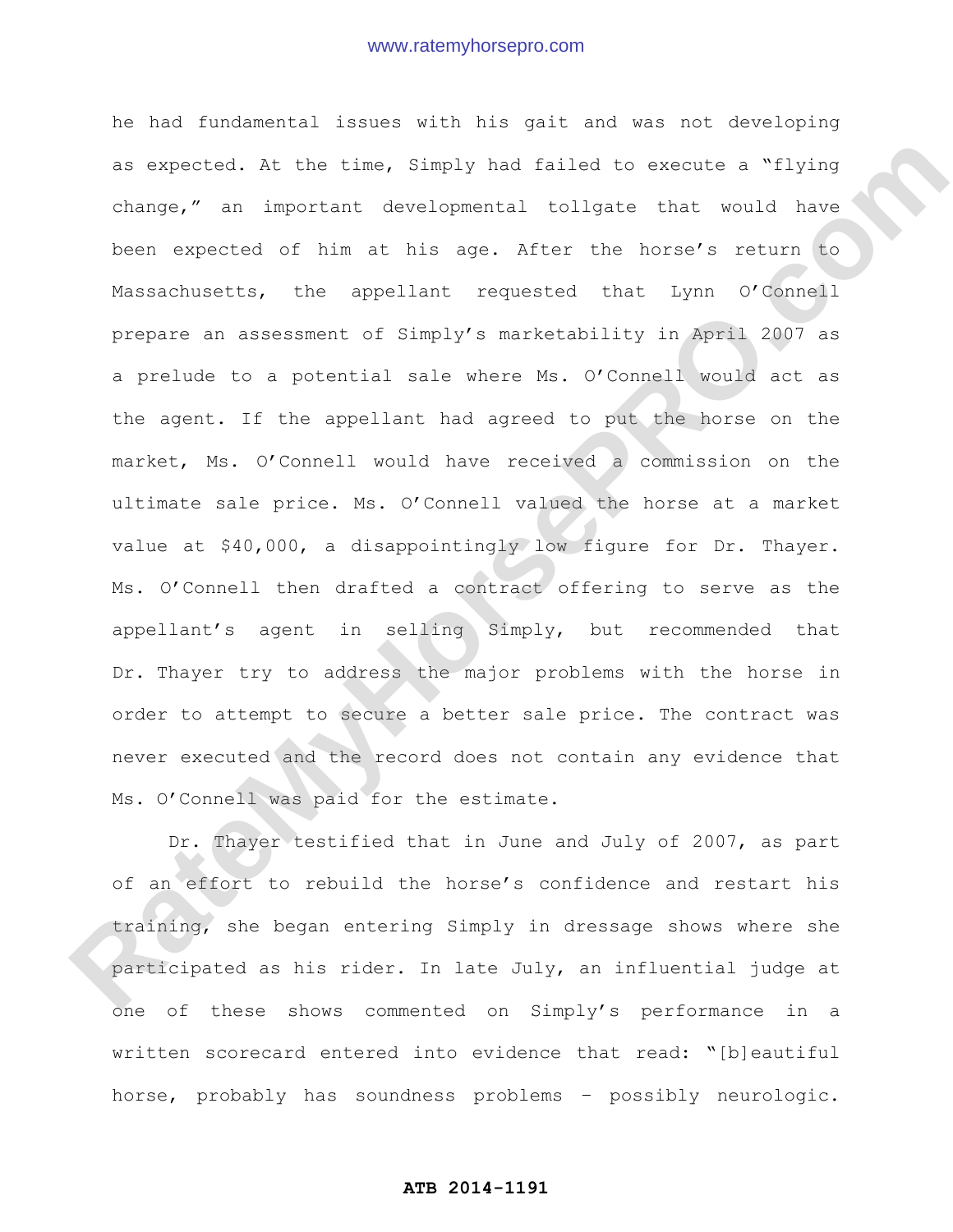[Please] check." In August of 2007, the appellant testified that in response to the comment, she brought Simply to various specialists to diagnose his soundness issues. In 2008, a veterinary specialist was finally able to diagnose Simply with a structural foot problem which, once fixed, corrected his gait issues. Dr. Thayer resumed riding the horse at shows where he performed well. By the end of 2008, Simply reached level 4-3, the final level before the Prix St. George. Other than noting during her own testimony that Simply was "for sale" at the time of the hearing, the appellant did not introduce any evidence regarding whether Simply's estimated sale price had increased since Ms. O'Connell's 2007 assessment. that in response to the comment, she brought Simply to various<br>smecialists to diagnose his soundness issues. In 2008, a<br>veterinary specialist was finally she to diagnose Simply with a<br>structural foot problem which, once fi

### **ii. Nautical**

 In 2006, the appellant purchased a second horse named "Nautical" for \$29,000. Lynn O'Connell introduced the appellant to the seven-year-old horse, which had been trained by a student of Wadsworth Farm's head trainer. Ms. O'Connell and Dr. Thayer both testified that Nautical had a reputation as a difficult and wild horse, which was reflected in the low selling price. Ms. O'Connell served as the agent for the sale and brought the horse to Dr. Thayer's attention after another client of Ms. O'Connell considered buying the horse but lacked the appropriate skill necessary to ride him. Dr. Thayer testified that she had a talent for being able to ride difficult horses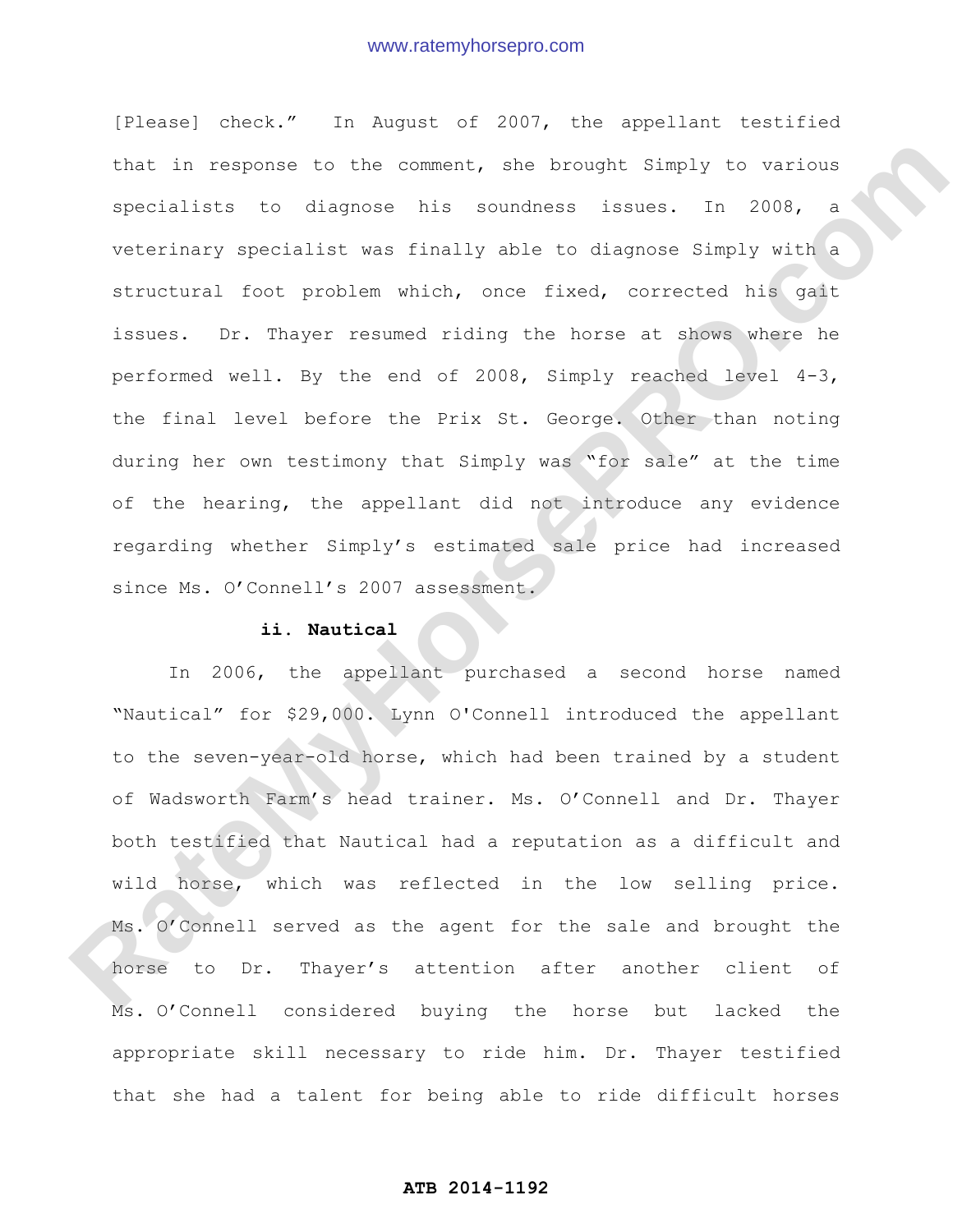that proved too challenging for others, which Ms. O'Connell corroborated in her testimony. Dr. Thayer testified that, given the difficulty others had experienced trying to ride the horse, she intended to train Nautical for two to three years after purchase in order to make him suitable to be leased to another rider. She testified that Nautical showed well and progressed through all of his training tollgates in a timely fashion. The appellant testified that Nautical was successfully leased in 2009, but did not provide any evidence as to the amount of income he later generated.

### **iii. Charleston 26**

In May of 2007, the appellant purchased a third horse named "Charleston 26" ("Charleston") for \$100,000. Lynn O'Connell was also the person that brought this horse, who was fifteen years old at the time of purchase, to the appellant's notice and served as the agent for the sale. Dr. Thayer testified that Charleston had twice won the European championships. At the time of purchase, Ms. O'Connell testified that Dr. Cesar Parra, an Olympic-level rider, had made inquiries to the seller about leasing Charleston to ride the horse at the then upcoming Pan American Games ("Pan Am Games" or "Games")— a prospect which she testified would have considerably increased the horse's value. Dr. Thayer testified that her intent was to purchase the horse and lease him to Dr. Parra. Her belief was that if Dr. Parra corroborated in ter iostimony. Dr. Theyor tostimics that, given<br>the difficulty others had experienced trying to ride the horse,<br>she intended to train xuntical for two to three years after<br>purchase in order to rate the suit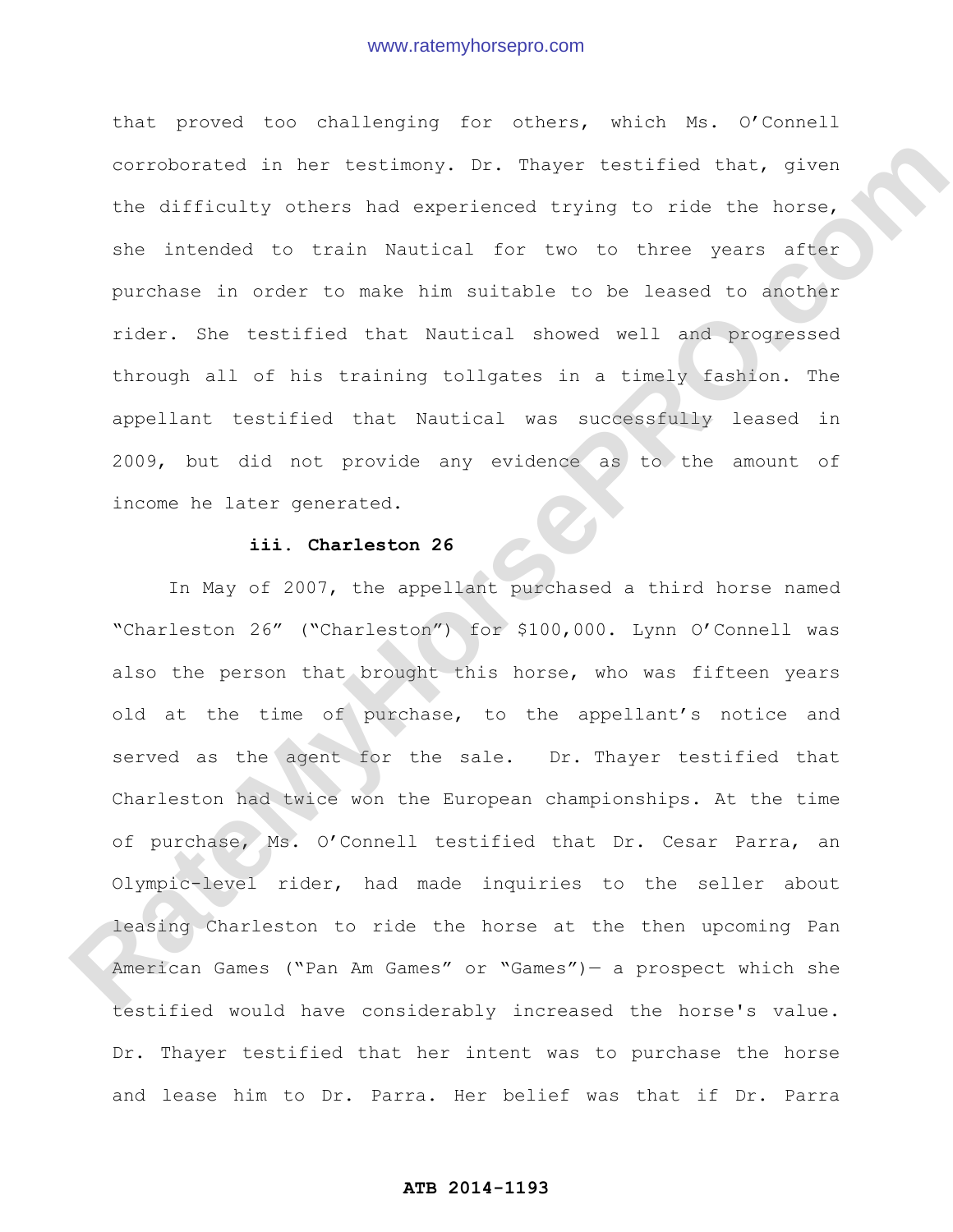took the horse with him to the Pan Am Games, it would increase the horse's value.

Dr. Thayer estimated that she could fetch a price of \$500,000 for the horse if he performed well at the Games. That figure was derived in consultation with Lynn O'Connell, who based the conclusion on her knowledge of "what other horses that have gone to the Pan Am Games sell for." However, no substantive market analysis was performed and the only support given for her estimate was her testimony regarding another horse that she was familiar with, who she opined was "not as good a horse as [Charleston]," that had gone to the Pan Am Games and was for sale at the time of the hearing for \$750,000. Ms. O'Connell did not give any further testimony regarding the similarities or differences between the two horses. The appellant did not offer any testimony regarding the likelihood of Charleston's success at the Games, apart from general statements regarding Dr. Parra's skill. Ms. O'Connell testified that while the Pan Am Games offered no greater competition than the events in which Charleston was already competing, the increase in value would be due to "bragging rights" and an opportunity for greater exposure to potential buyers. Ultimately, Charleston never had the opportunity to attend the Pan Am Games. While the lease agreement was being negotiated between Dr. Thayer and Dr. Parra, Dr. Parra lost his main sponsor and was thus unable to attend the horse's value.<br> **Rate of the horse is a could feed a** price of<br>
\$500,000 for the horse if he performed well at the Games. Chat<br>
Chure was derived in consultation with hyrn O'Connel, when<br>
these dished the conclusion on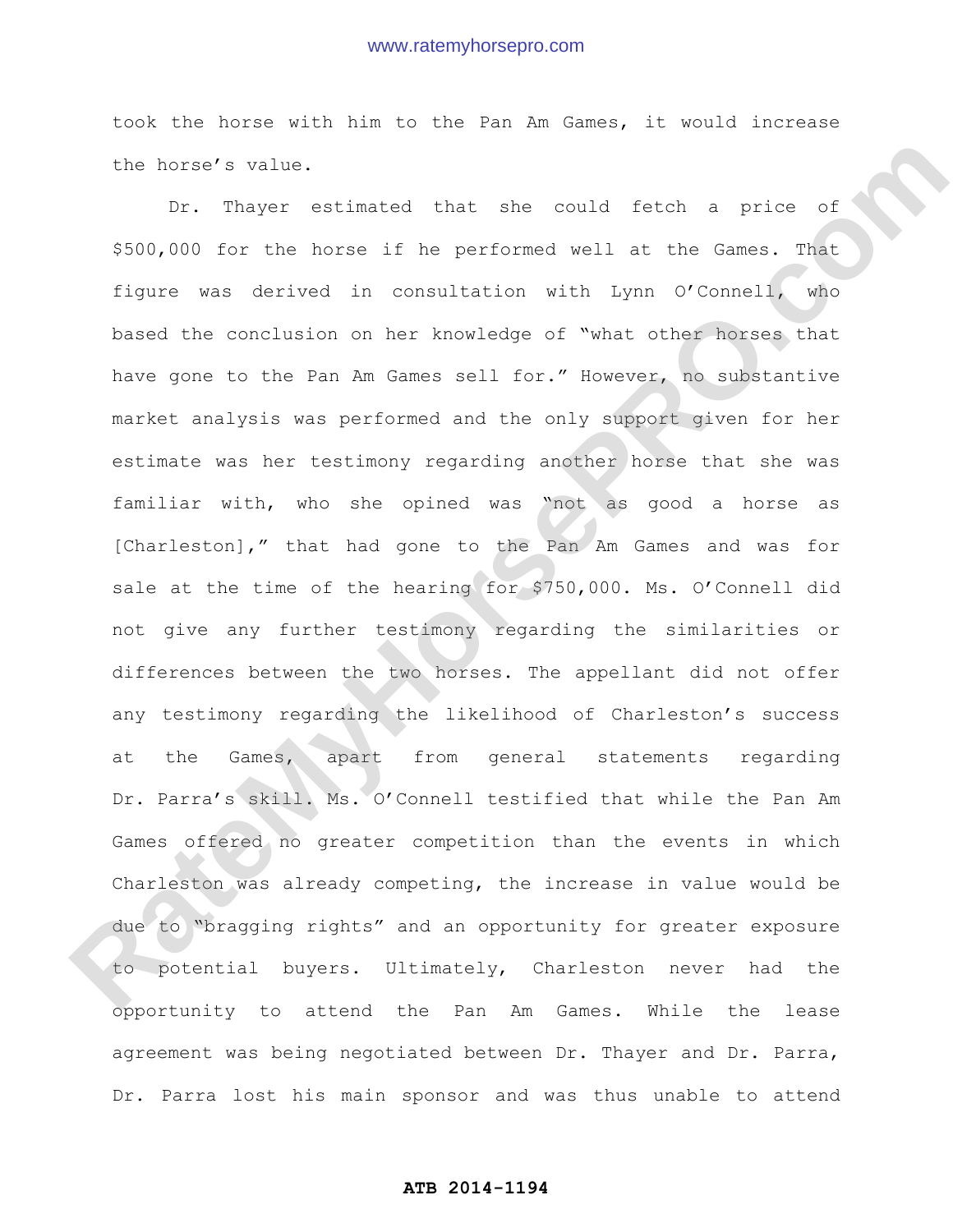the Games. Dr. Thayer testified that she consulted with an attorney regarding the lease agreement that was never executed. She testified that she received the attorney's services in return for allowing the attorney use of her horses.

Shortly after, in August of 2007, Dr. Thayer testified that Charleston had a series of "devastating medical events" involving his eye. Dr. Thayer testified that she consulted with a number of veterinary specialists, including transporting Charleston to North Carolina in February 2008 to see an eminent ophthalmologist, who was able to diagnose the horse's condition and operate using a special laser. However, Dr. Thayer testified that after the horse returned to Wadsworth Farm, there was a recurrence of issues with Charleston's eye, resulting in consultations with a number of medical specialists - - those who treat humans as well as those treating horses - - including doctors from the Massachusetts Eye and Ear Hospital in Boston. However, the appellant did not introduce any evidence indicating whether she paid for these consultations with medical doctors. Charleston required surgery under general anesthesia in August 2008, after which he spent a month in a veterinary hospital to recover. Unfortunately, the horse then developed a recurrent infection and ultimately lost use of the eye. During a procedure at Tufts Veterinary Hospital in June 2009 to replace the compromised eye with a prosthetic eye, Charleston also injured attornay rogarding the tease expected that was never excepted.<br>She testified that she received the attorney's services in<br>return for allowing the atterney use of her horses.<br>Shortly after, in August of 2007, br. Theyer tes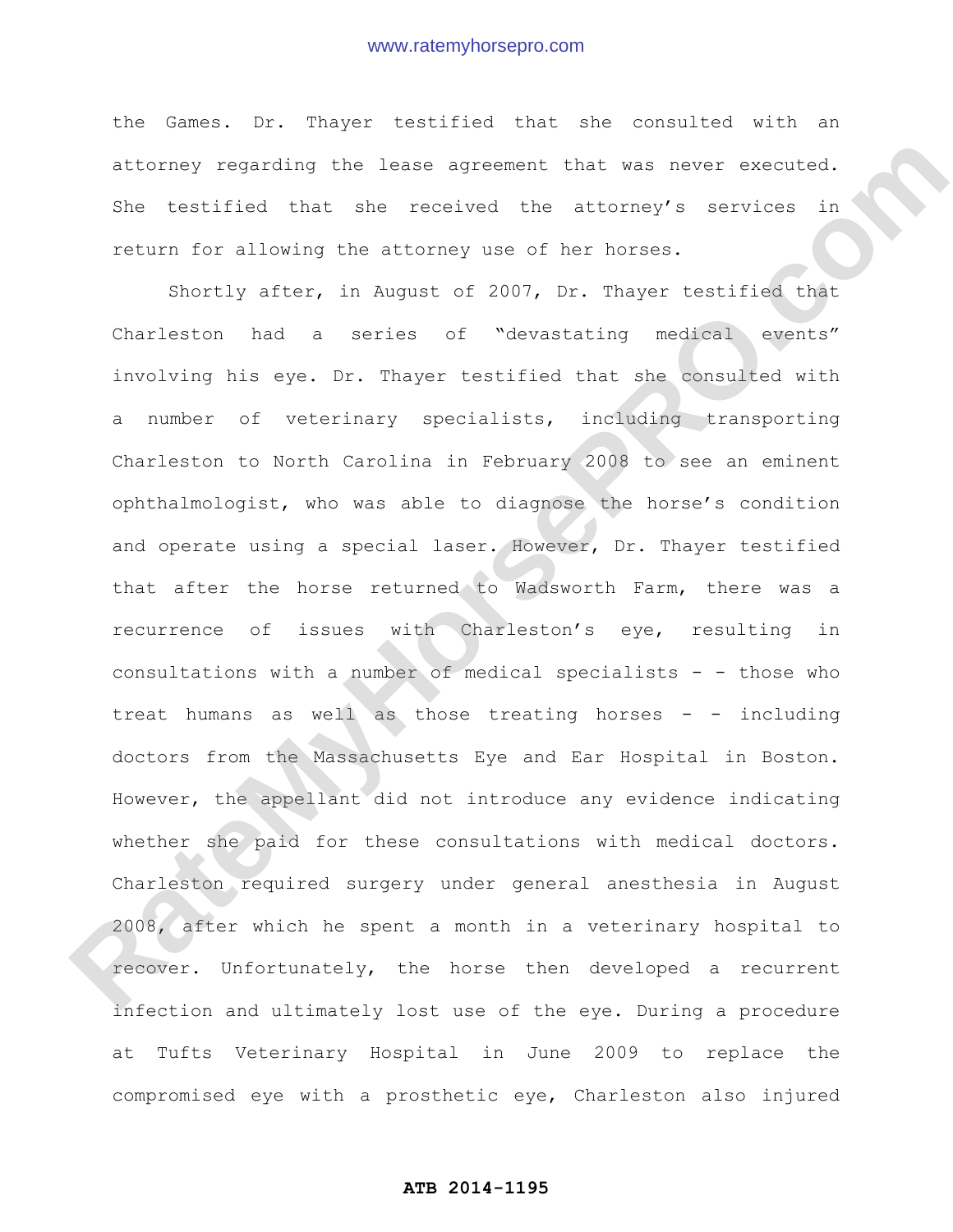his leg while being hoisted by the surgery team resulting in lameness.

## **2. Comparative Medical Consulting**

On her 2008 tax return, the appellant characterized her business as a "comparative medical consultant." Dr. Thayer testified that her experiences with her horses' various medical treatments led her to realize that there was a gap between the medical knowledge and technology of veterinarians and medical doctors and specialists who treat humans. Recognizing, given her background as a surgeon, that doctors have insight that would be valuable to veterinarians, Dr. Thayer testified that she was able to connect veterinarians involved with the care of her horses to relevant specialists. The appellant did not offer any evidence as to whether she received any remuneration for these "consulting" services during the tax years at issue. The Board therefore found that these services did not constitute a different trade or business during the tax years at issue than the appellant's Simply the Best Baroch activities, which continued throughout 2008. **Raternos,**<br> **Raternos,**<br> **Raternos, and a set a "comparative Medical Consulting**<br> **Comparative Medical Consultant,"** Dr. Thange<br> **Raternos as a "comparative necical consultant,"** Dr. Thange<br> **Retardants led her to remize** 

## **III. Appellant's Tax Filings and Business Records**

On her Federal Form 1120, Dr. Thayer reported her income and Schedule C receipts and expenses as follows for the tax years at issue: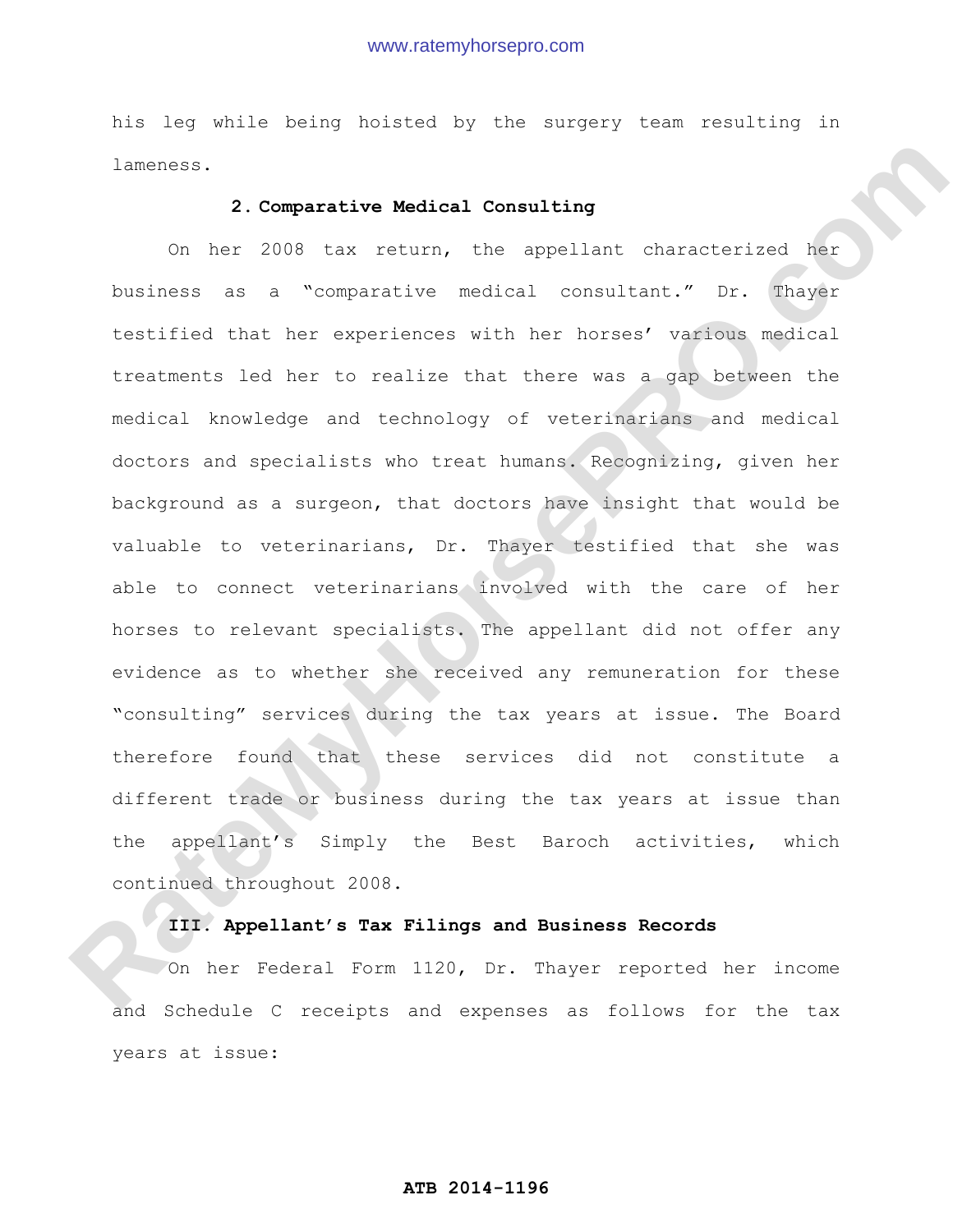| Tax Year | Salary    | Schedule C<br>Receipts <sup>2</sup> | Schedule C<br><b>Expenses</b> | Schedule C<br>Net Income |
|----------|-----------|-------------------------------------|-------------------------------|--------------------------|
| 2006     | \$284,121 | \$250                               | \$114,368                     | ( \$114, 118)            |
| 2007     | \$300,573 | \$2,300                             | \$190,326                     | ( \$188, 026)            |
| 2008     | \$304,761 | \$1,750                             | \$165,972                     | (5164, 222)              |
| Total    | \$889,455 | \$4,300                             | \$470,666                     | (\$466,366)              |

The appellant has filed a Schedule C since 1998. During that time until the commencement of the tax years at issue, she reported total losses from business activities of \$371,638, while she earned \$1,178,559 from her employment with MGH. In sum, from the beginning of her Schedule C activity in 1998 through the end of the audit period in 2008, the appellant reported total business receipts of \$11,275 and total business expenses of \$849,279, resulting in total losses amounting to \$838,004, at the same time that she earned \$2,077,015 in wages from MGH. **Rate 281 11 1253 Rate 281 14.358 Rate 1926 Rate 281 14.358 Rate 281 14.358 Rate 281 14.358 Rate 281 14.358 Rate 281 14.358 Rate 281 14.358 Rate 281 14.358 Rate 281 14.358 Rate 281 14.358 Rate 281 1** 

During the tax years at issue, Dr. Thayer testified that she maintained an Excel spreadsheet tracking her horse-related expenses and a journal, using her credit card statements and bank account records to prepare the list. However, she did not maintain separate bank accounts for Simply the Best Baroch, paying all expenses from her personal checking account. While she did maintain a separate credit card for business matters,

 $\overline{a}$ 

 $2$  The appellant testified that she did not recall the source of the receipts.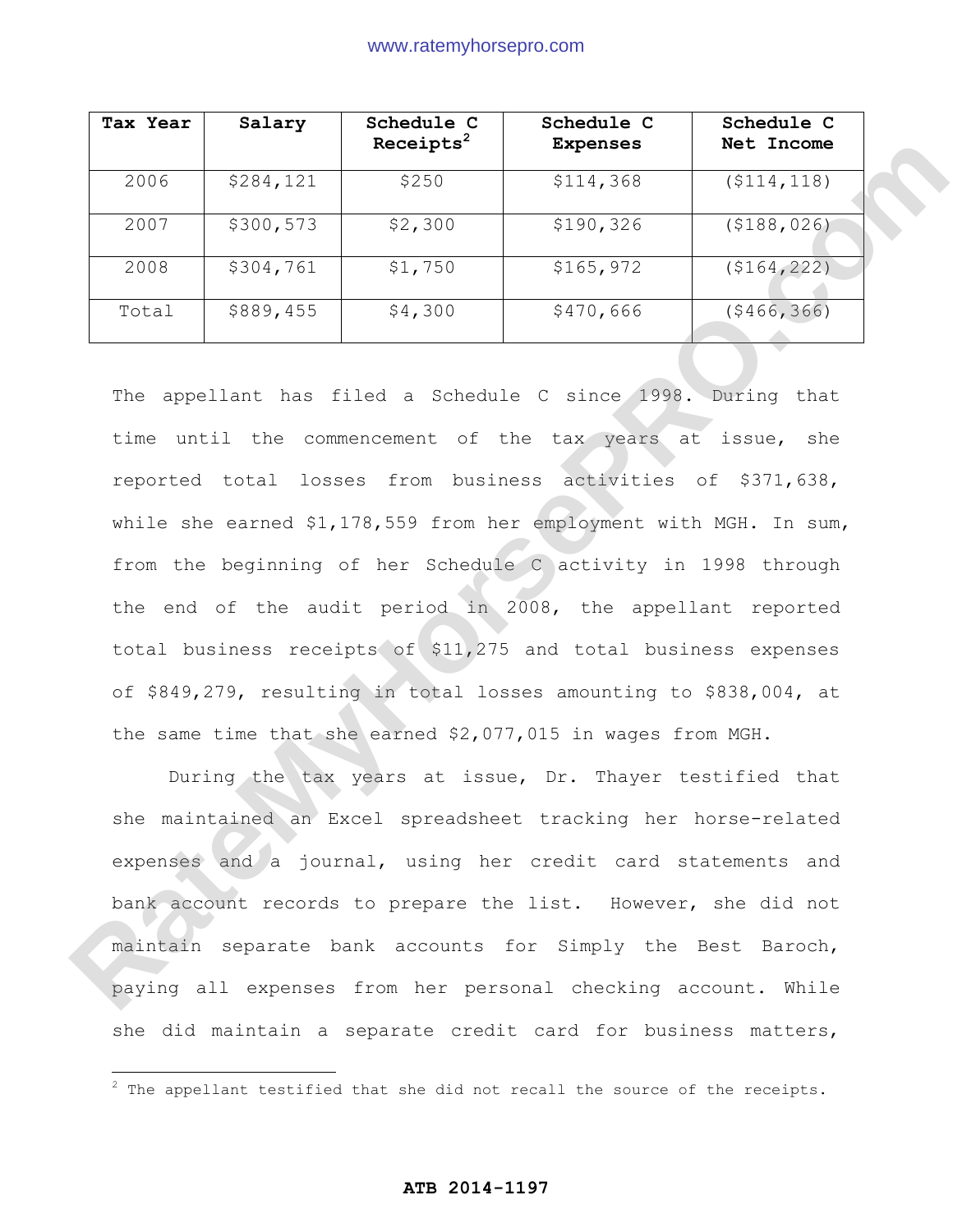Dr. Thayer testified that she often paid for personal items on her business card and paid for business items on her personal card. Dr. Thayer testified that she went over her expenses month by month, because "the expenses of the business were getting so large [that she] had to make sure that [she] could actually pay [her] mortgage" as her personal and equine expenses were all debited from the same account. The appellant testified that she maintained only one account in an effort to save on banking fees and that categorizing the expenses as equine or personal was more convenient than maintaining two accounts. The appellant provided expense records for only one of the three tax years at issue. her business card and paid for business items on her personal<br>card, Dr. Thayer testified that are went over ter expenses month<br>by month, because "the expenses of the business were getting ao<br>large (that she) had to make su

The appellant testified that when she purchased Simply, she prepared a job description for herself in consultation with Roel Theunissen. In that document, she described herself as "Chief Operation & Management Officer" of Simply the Best Baroch. Included among her responsibilities as laid out in the document were: (1) responsibility for overseeing the health and wellbeing of horses to maximize athletic performance, including overseeing the horses' medical and dental care in consultation with veterinarians; (2) responsibility for daily training and physical development of the horses six days per week; and (3) responsibility for marketing and managing the horses by entering and riding the horses in dressage shows and coordinating any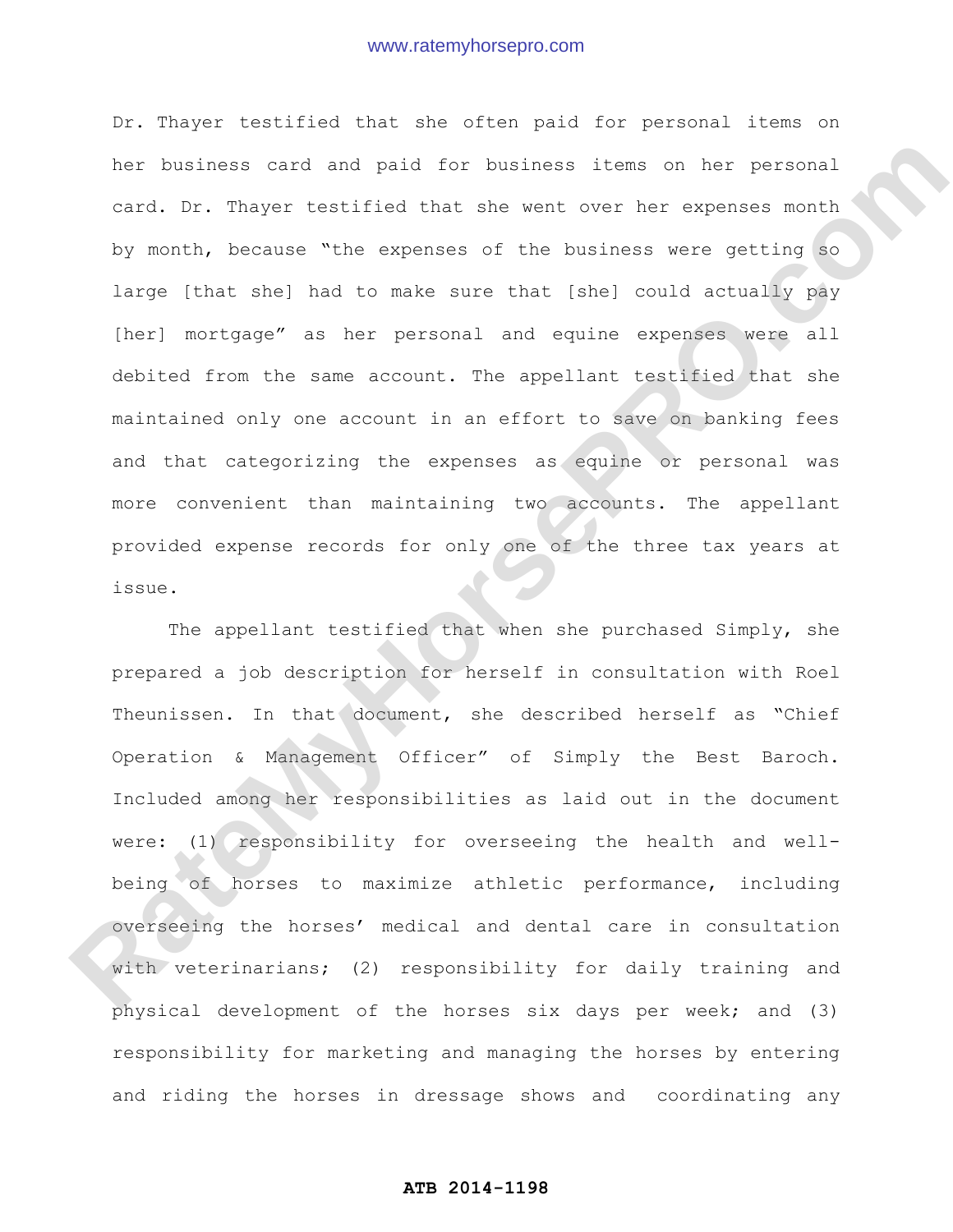consultation with service providers. Dr. Thayer also was responsible for the purchase price and any fees incurred in connection with the horses.

Dr. Thayer created a profit projection for each of the horses that she purchased, reproduced below in simplified form. Simply and Charleston, due to their training and medical issues, did not perform according the plans set out by Dr. Thayer. The appellant did not introduce any evidence of Nautical's later performance with respect to the initial projections. The appellant did not introduce any evidence that she ever: revised future projections given changes in circumstances; adjusted the missed forecasts to reflect the actual expenses which had been incurred; or adjusted the market value of the animals. The Board also found that neither the business plans nor the projections were properly authenticated to establish that they were actually prepared, monitored, or analyzed during the years in question. responsible for the purchase price and any toes incurred in connection with the berses.<br> **Dr.** Thayer created a profit projection for each of the horses that are purchased, reproduced below in implified (or a first) and Ch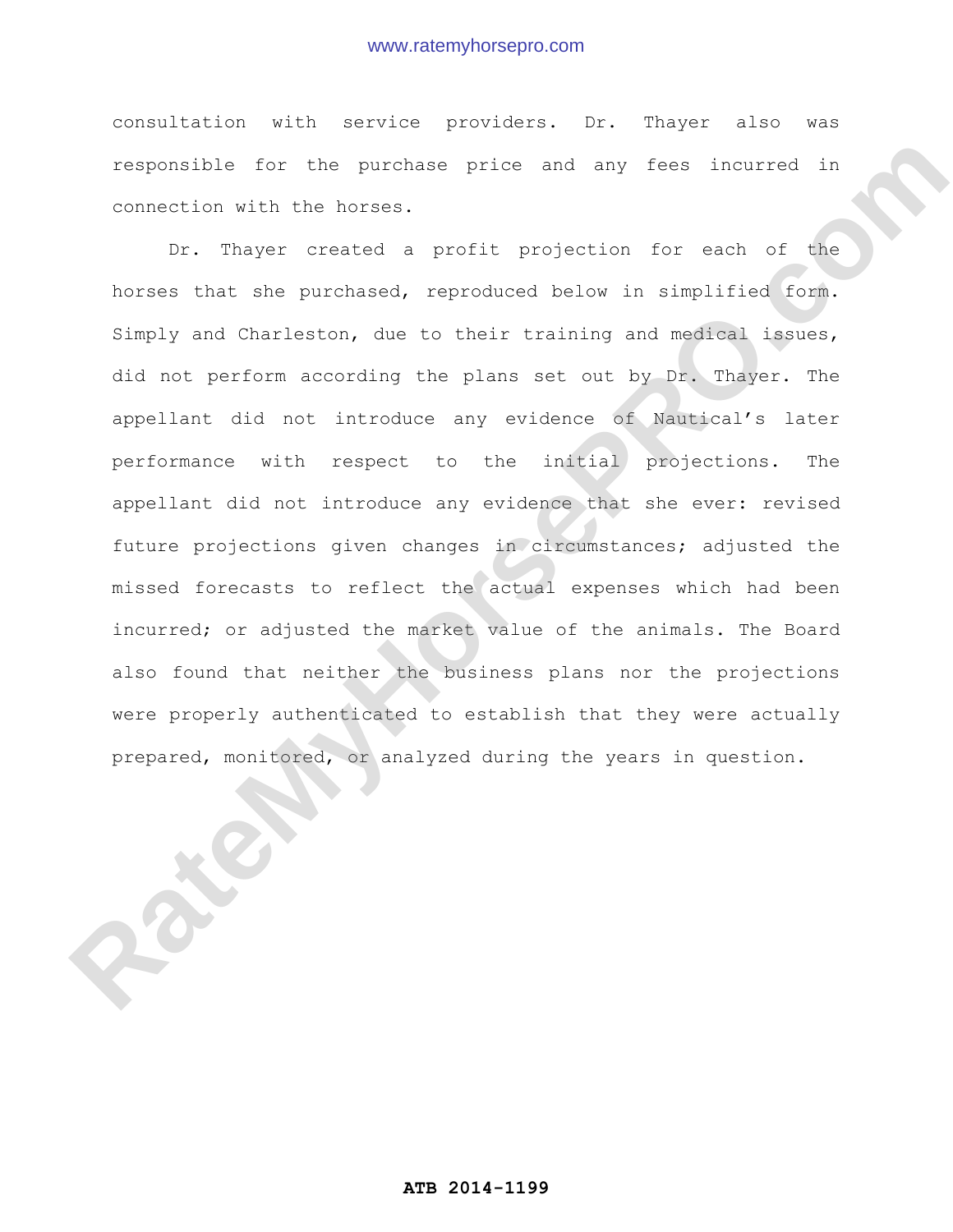| Simply the Best Profit Projection<br>Initial Capital = $$35,700$ |                 |              |            |                         |  |  |
|------------------------------------------------------------------|-----------------|--------------|------------|-------------------------|--|--|
| Year                                                             | Annual Expenses | Lease income | Sale price | Net profit <sup>3</sup> |  |  |
| 2003                                                             | \$10,000        | \$0          | N/A        | N/A                     |  |  |
| 2004                                                             | \$10,000        | \$0\$        | \$70,000   | \$13,000                |  |  |
| 2005                                                             | \$20,800        | \$0          | \$70,000   | (57, 800)               |  |  |
| 2006                                                             | \$25, 200       | \$0          | \$70,000   | ( \$33,000)             |  |  |
| 2007                                                             | \$20,400        | \$0          | \$70,000   | (553, 400)              |  |  |
| 2008                                                             | \$20,650        | \$0          | \$100,000  | (544, 050)              |  |  |
| 2009                                                             | \$20,650        | \$0          | \$200,000  | \$35,300                |  |  |

| Year | Annual Expenses | Lease income                | Sale price | Net profit <sup>3</sup> |
|------|-----------------|-----------------------------|------------|-------------------------|
| 2003 | \$10,000        | \$0                         | N/A        | N/A                     |
| 2004 | \$10,000        | \$0                         | \$70,000   | \$13,000                |
| 2005 | \$20,800        | \$0                         | \$70,000   | (57, 800)               |
| 2006 | \$25,200        | \$0                         | \$70,000   | ( \$33,000)             |
| 2007 | \$20,400        | \$0                         | \$70,000   | ( \$53, 400)            |
| 2008 | \$20,650        | \$0                         | \$100,000  | (544, 050)              |
| 2009 | \$20,650        | \$0                         | \$200,000  | \$35,300                |
|      |                 |                             |            |                         |
|      |                 | Nautical Profit Projection  |            |                         |
|      |                 |                             |            |                         |
|      |                 | Initial Capital = $$29,000$ |            |                         |
| Year | Annual Expenses | Lease income                | Sale price | Net profit              |
| 2006 | \$17,800        | \$0                         | N/A        | ( \$46, 800)            |
| 2007 | \$20,400        | \$0                         | N/A        | (\$67, 200)             |
| 2008 | \$20,650        | \$0                         | N/A        | ( \$87, 850)            |
| 2009 | \$17,050        | \$6,000                     | N/A        | (598, 900)              |
| 2010 | \$550           | \$12,000                    | N/A        | ( \$87, 450)            |
| 2011 | \$550           | \$12,000                    | N/A        | (\$76,000)              |
| 2012 | \$550           | \$12,000                    | N/A        | ( \$64, 550)            |
| 2013 | \$550           | \$12,000                    | N/A        | ( \$53, 100)            |
| 2014 | \$550           | \$12,000                    | N/A        | (541, 650)              |

 $3$  The "Cost/Profit Analysis" presented by the appellant undercounted cumulative expenses in all years after the first by \$500, and so correspondingly over counted potential income by that same amount. This chart reproduces the appellant's version of the numbers, with the error preserved.

 $\overline{a}$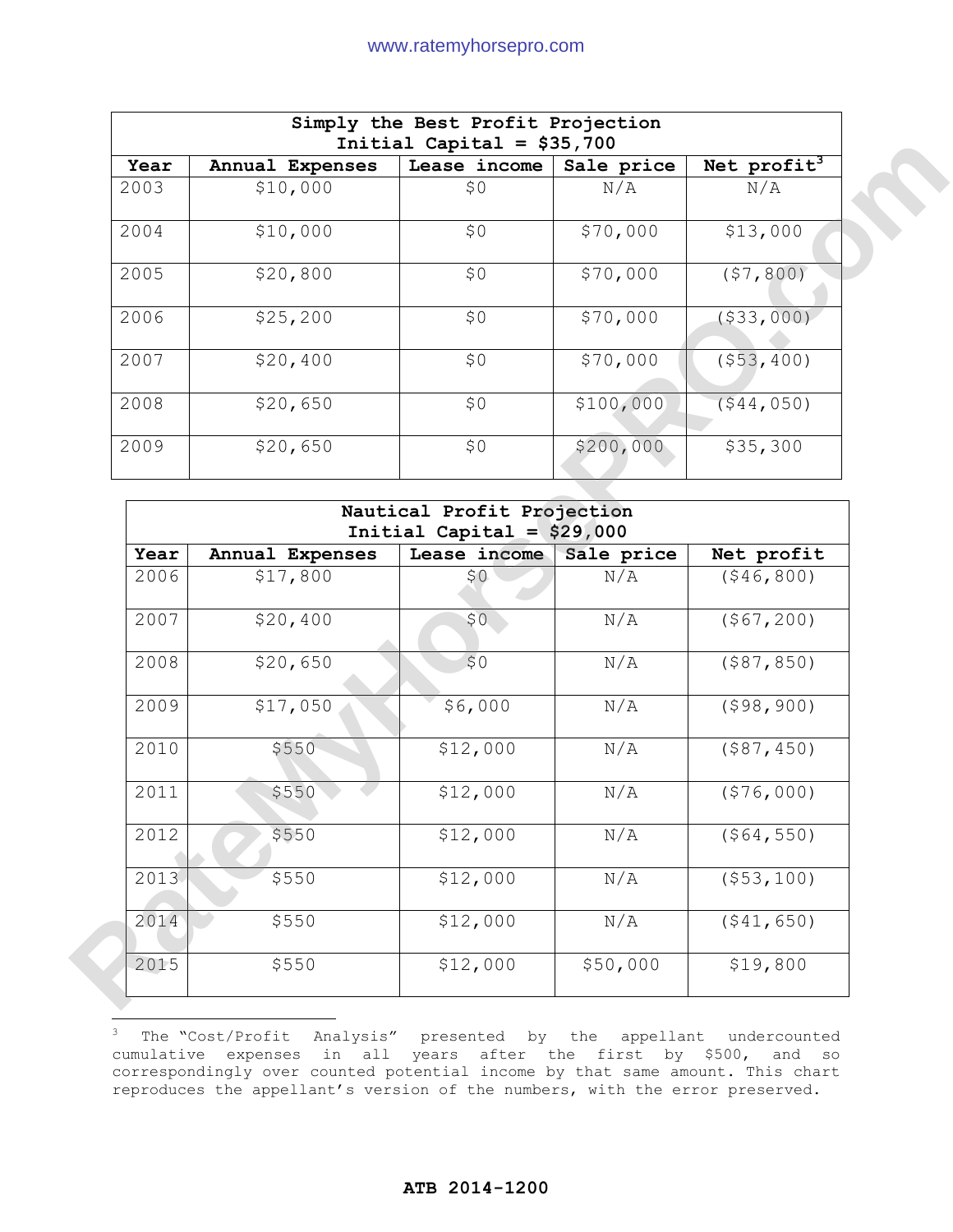| Charleston Profit Projection<br>Initial Capital = $$100,000$ |                 |              |            |               |  |
|--------------------------------------------------------------|-----------------|--------------|------------|---------------|--|
| Year                                                         | Annual Expenses | Lease Income | Sale price | Net profit    |  |
| 2007                                                         | \$19,130        | \$20,000     | N/A        | $($ \$99,130) |  |
| 2008                                                         | \$28,130        | \$0          | \$500,000  | \$372,740     |  |

The appellant offered into evidence a copy of the audit file of the Internal Revenue Service's ("IRS") examination of her federal returns for the tax years at issue.<sup>4</sup> The IRS auditor determined that the appellant was conducting Simply the Best Baroch for profit and therefore no change was made to the appellant's federal business expense deductions. As described further in the following Opinion, the Board found and ruled that the IRS auditor's determination was not dispositive for purposes of Massachusetts income tax. Furthermore, the Board found the IRS auditor's workpapers to be of limited probative value. Based on the factual record developed over two days of sworn testimony and cross examination, the Board found the appellant's lack of credibility and documentation to be much more damaging to the appellant's claims than the limited record that had been examined by the IRS auditor. **Rate:** Annual Expenses Lease Income Sake prior<br>
2007 3-9,130 826,000 800 RATE Street Det Det Caps 1000 8127,720<br>
2008 828,130 88 8500,000 8372,720<br>
2008 828,130 88 8500,000 8372,720<br>
2018 appellant offered into evidence a

ĺ

<sup>&</sup>lt;sup>4</sup> The Board allowed the appellant to introduce the audit file for a limited purpose. The Board ruled that the facts and circumstances of the appellant's business as described in the audit file could have been relevant depending on the appellant's testimony in the present appeal; however, the Board ruled that it would afford the auditor's conclusions and opinions no weight. See transcript, Vol. I, p. 14.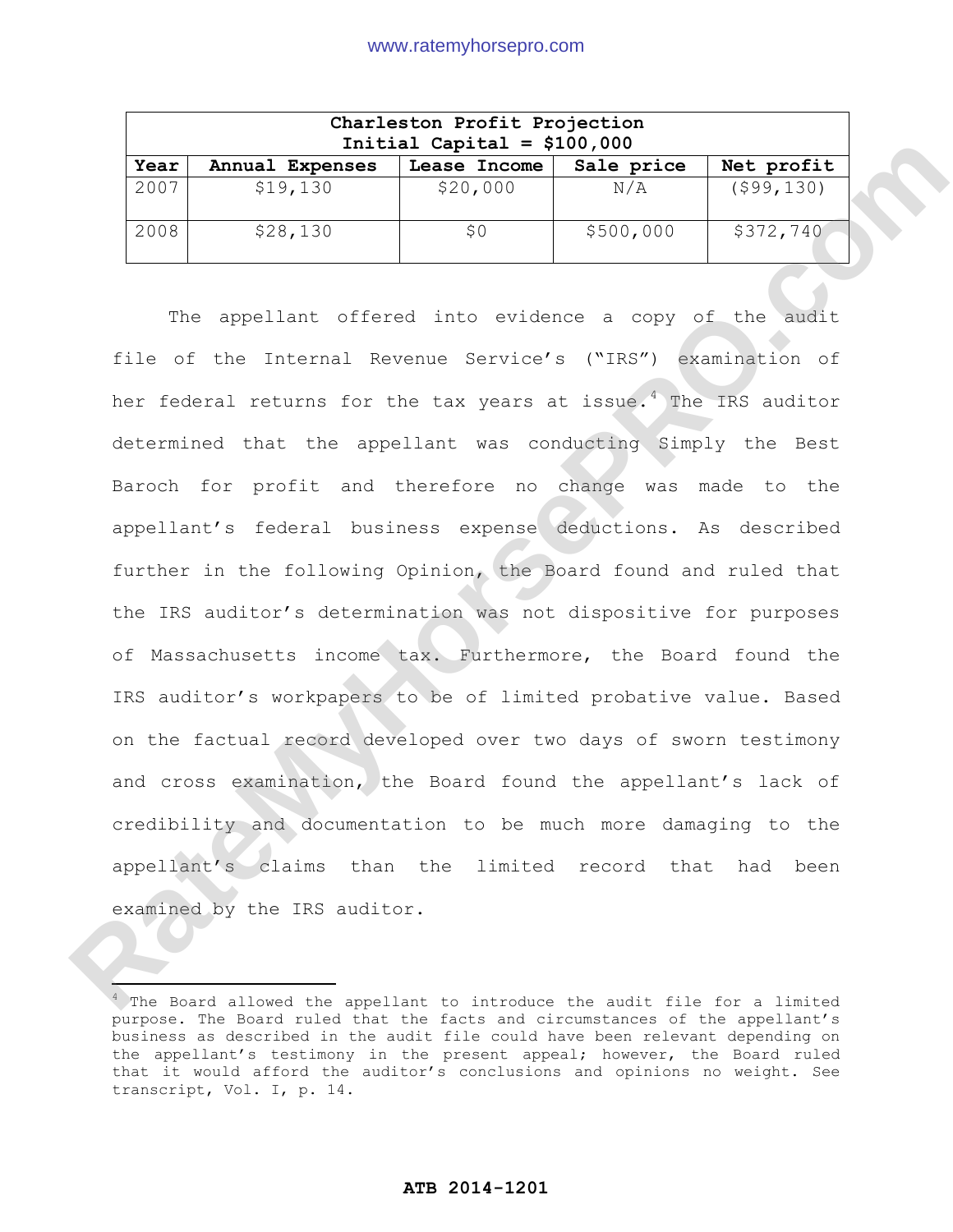### **IV. Summary of Findings**

For the reasons detailed in the following Opinion, the Board found and ruled that the appellant failed to prove that her horse-related activities rose to the level of a trade or business engaged in for profit. Rather, the Board found and ruled that her involvement with horses was in the nature of a hobby which she pursued due to the recreational benefits and pleasure she derived and not from a profit-seeking motive. She was therefore not entitled to deduct her expenses related to her equine activities. Accordingly, the Board issued a decision for the appellee in this appeal. For the reasons detailed in the following Opinion, the<br>Reard found and ruled that the appellant failed to prove that<br>ther horse-related activities rose to the level of a trade or<br>two feasibles engaged in for profil. Rather

### **OPINION**

Massachusetts gross income is defined as federal gross income, with certain modifications not relevant to this appeal. G.L. c.  $62$ ,  $\frac{1}{5}$  2(a). Taxpayers are permitted to deduct from that gross income "the deductions allowable under section sixty-two... of the [Internal Revenue] Code," with certain other modifications not relevant to this appeal. G.L. c. 62,  $\frac{1}{5}$  2(d)(1). I.R.C. § 62(a)(1) allows taxpayers to take any deductions allowed under the Internal Revenue Code "which are attributable to a trade or business carried on by the taxpayer," including the deduction provided by I.R.C. § 162(a) for "all the ordinary and necessary expenses paid or incurred during the taxable year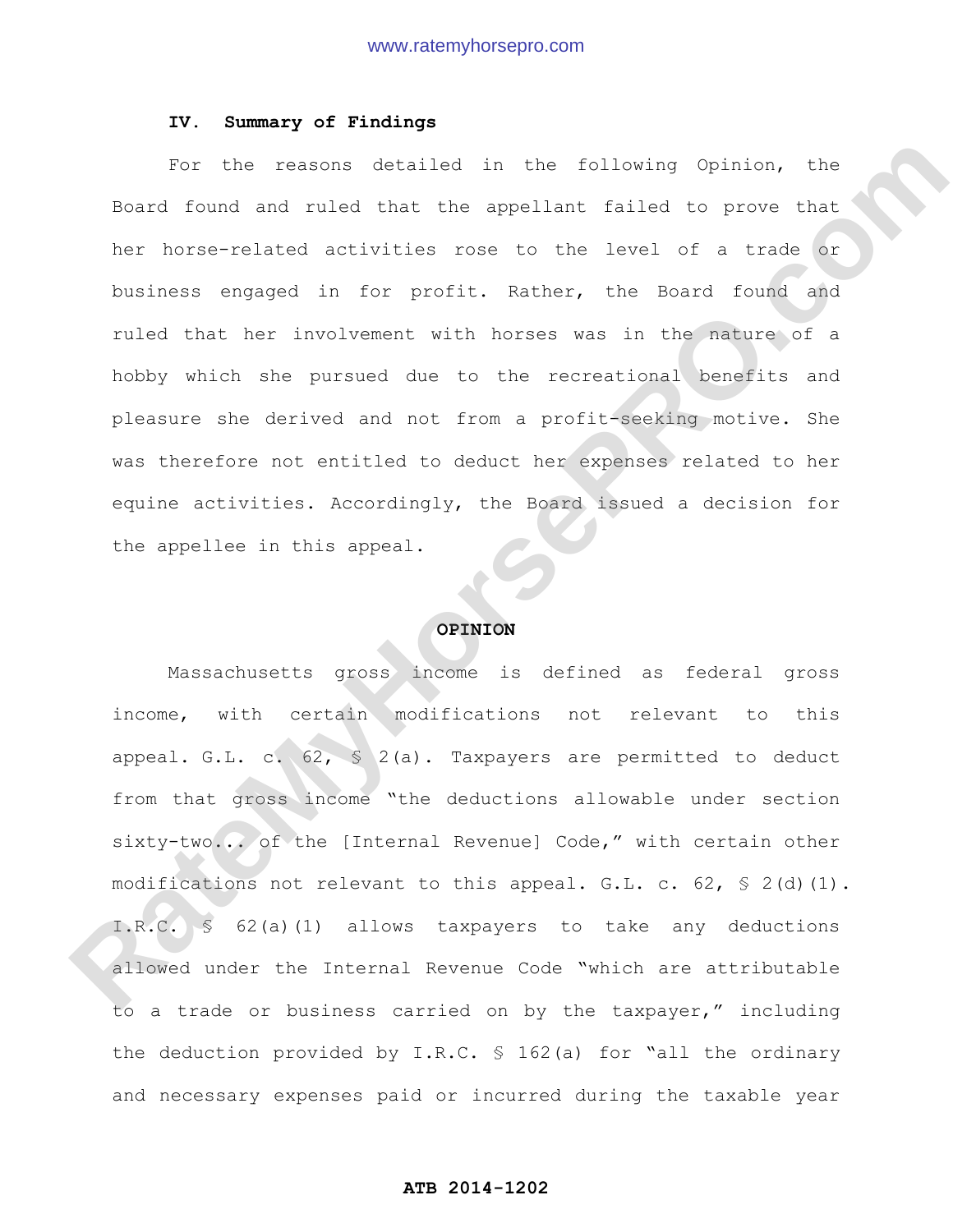in carrying on any trade or business." I.R.C. § 183 ("Section 183") limits I.R.C. § 162 by disallowing any trade or business deduction claimed with respect to an "activity not engaged in for profit." Accordingly, in computing Massachusetts adjusted gross income, a taxpayer may fully deduct only those expenses associated with a trade or business that was engaged in for profit. *See Melecio v. Commissioner of Revenue*, Mass. ATB Findings of Fact and Reports 2013-745, 758.

# **I. THE ISSUE OF WHETHER THE APPELLANT WAS ENGAGED FOR MASSACHUSETTS TAX PURPOSES IN A TRADE OR BUSINESS CONDUCTED FOR PROFIT IS A QUESTION OF FACT AND LAW NOT CONTROLLED BY THE IRS AUDITOR'S DETERMINATION**

The appellant argued that the IRS' determination of her federal taxable income was binding for Massachusetts tax purposes as well. While Massachusetts courts look to federal decisions under the Internal Revenue Code ("Code") to determine whether activities constitute a trade or business, *Id*. at 759, the Massachusetts statute permits those deductions which are "allowable" under the Code; the Commonwealth is not necessarily bound to accept "simply the dollar amount" of the determination of federal taxable income by the IRS. *National Grid USA Service Company, Inc. v. Commissioner of Revenue,* Mass. ATB Findings of Fact and Reports 2014-630, 643-644. Like the indebtedness at issue in *National Grid USA Service Company, Inc.,* the question of whether the appellant's activities constituted a trade or 183°) limits I.R.C. 3 162 by distributing any trads or obsinoss<br>deduction claimed with respect to an "activity not engaged in<br>for profit." Accordingly, in computing Massachusetts adjusted<br>areas income, a taxpover may inliv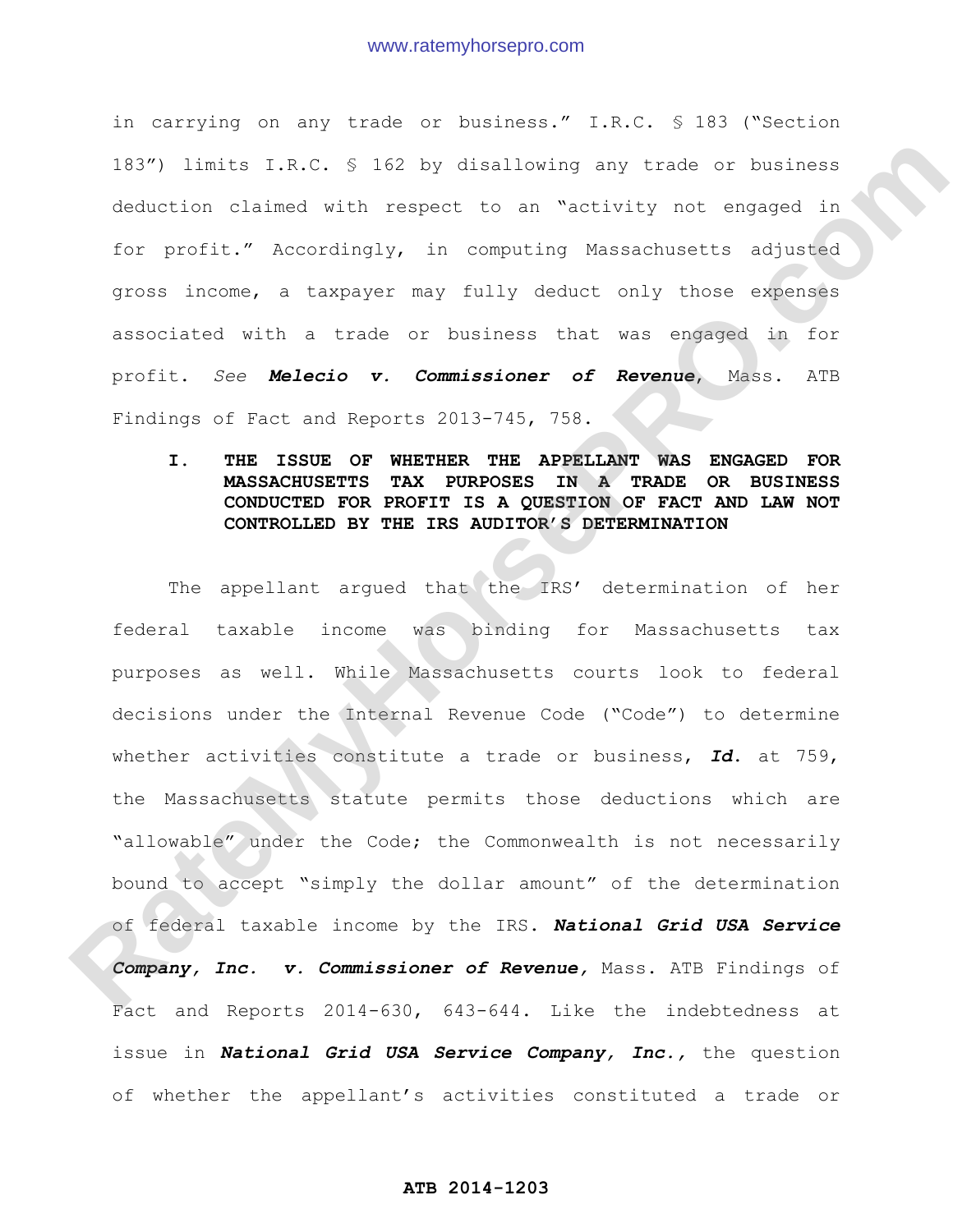business conducted for profit is a question of fact and law which the Board must "decide by weighing the appellants' facts and circumstances according to various principles...drawn from the voluminous body of Massachusetts and federal case law." *Id.*  at 646. Further, the appellant cited no authority for the proposition that the decision of an IRS auditor that no federal tax deficiency exists is somehow binding for Massachusetts tax purposes. Therefore, the Board found and ruled that the determination of the IRS' auditor was not binding on the amount of expenses which could be deducted for Massachusetts income tax purposes and thus the Board conducted its own analysis as set forth as follows. which the Reard must "docideo by weighing the appoilanta" isota<br>and circumstances according to various principles...drawn from<br>the voluntrous body of Massecrussotts and fourtal case." Id.<br>at 546. Turther, the appellar, cli

# **II. AS APPELLANT'S EQUINE ACTIVITIES WERE NOT ENGAGED IN FOR PROFIT, THE ASSOCIATED EXPENSES WERE NOT PROPERLY DEDUCTIBLE**

Whether a taxpayer engages in an activity primarily for profit is a question of fact. *Golanty v. Commissioner of Internal Revenue*, 72 T.C. 411, 426 (1979). An activity is considered to be for-profit when the individual is engaged in the activity with "the actual and honest objective of making a profit." *Dreicer v. Commissioner of Internal Revenue*, 78 T.C. 642, 645 (1982). Greater weight is given to objective facts than to a taxpayer's "mere statement of his intent." Treas. Reg. § 1.183-2(a). "It is well-settled that the 'taxpayer bears the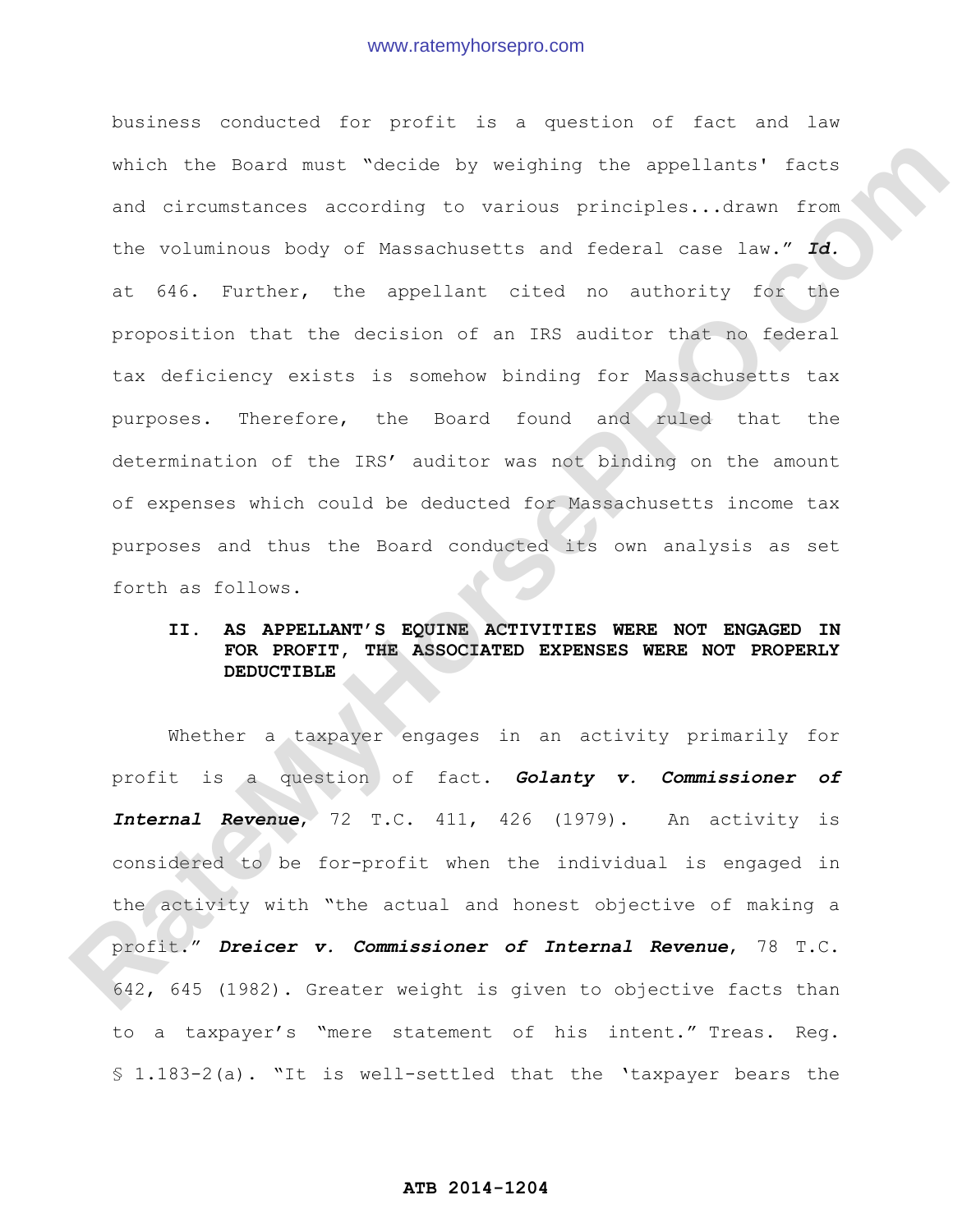burden of proving that he is entitled to claim deductions against Massachusetts income.'" *Melecio*, Mass. ATB Findings of Fact and Reports at 2013-750(quoting *McLaughlin v. Commissioner of Revenue,* Mass. ATB Findings of Fact and Reports 2005-538, 547).

In evaluating whether the appellant's activity was engaged in for profit, the Board looks to nine factors outlined in Treasury Regulation § 1.183-2: (1) the manner in which the taxpayer carried on the activity; (2) the expertise of the taxpayer or any advisors; (3) the time and effort expended by the taxpayer in carrying on the activity; (4) the expectation that assets used in the activity may appreciate in value; (5) the success of the taxpayer in carrying on other similar or dissimilar activities; (6) the taxpayer's history of income or losses with respect to the activity; (7) the amount of occasional profits, if any, which are earned; (8) the financial status of the taxpayer; and (9) the elements of personal pleasure or recreation. Treas. Reg. § 1.183-2(b); see *Melecio*, Mass. ATB Findings of Fact and Reports at 2013-760. No single factor or group of factors is determinative; rather, the ultimate goal of the test is to evaluate the taxpayer's subjective intent. *Giles v. Commissioner of Internal Revenue*, T.C. Memo 2006-15, 2006 Tax. Ct. Memo LEXIS at \*21-22. Againat Massachusetts income."" **Melecio**, Mass. ATS Findings of<br>ract and Reports at 2013-750 (quoring McLaughlin v. Commissioner<br>of Revenue, Mess. ATR Findings of Soci end Reports 2005-538,<br> $S^{(2)}$ ),<br>The evaluating whethe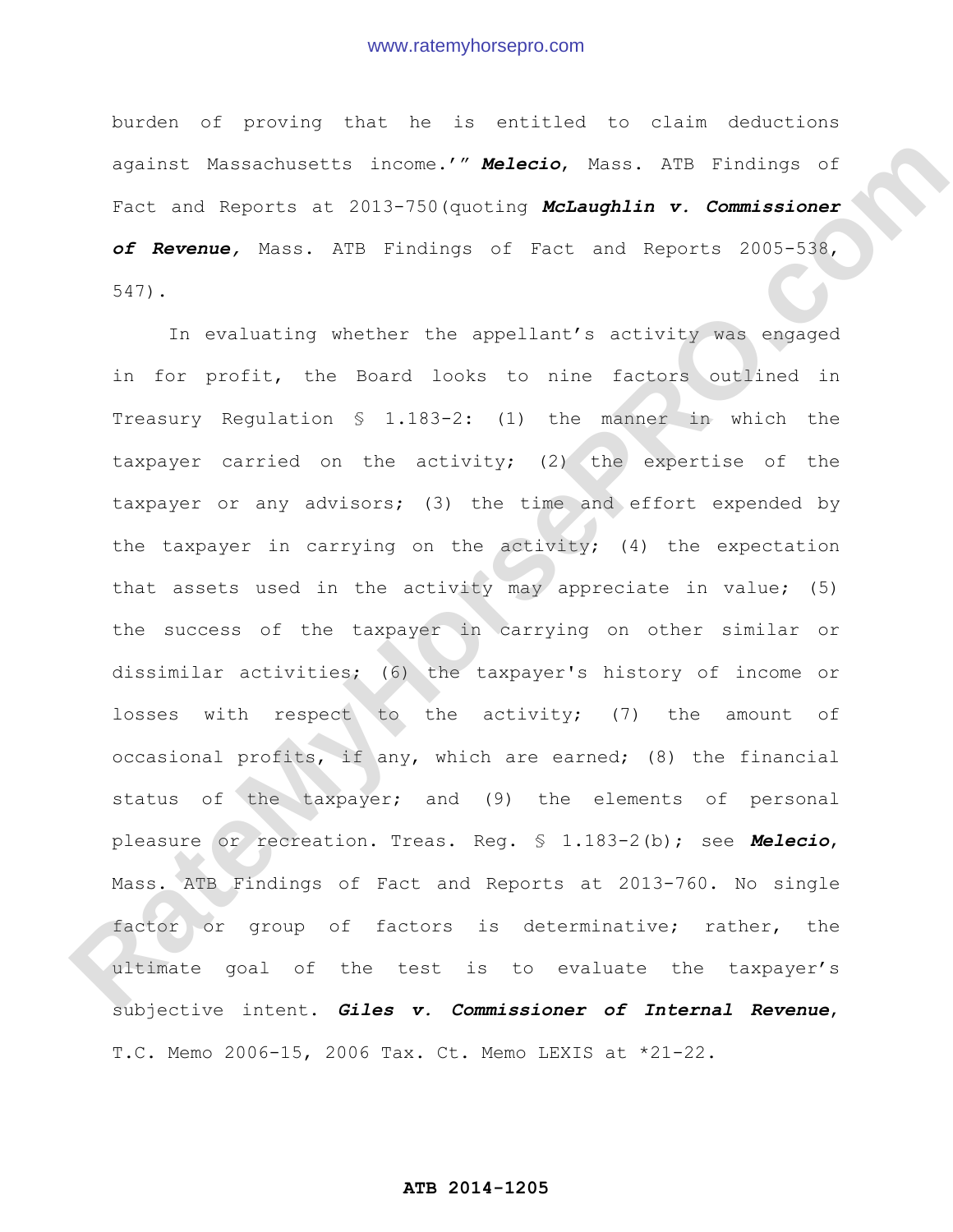# **1. The Manner in Which the Taxpayer Carried on the Activity**

Carrying on the activity in a "businesslike manner" is indicative that the taxpayer undertook the activity with a profit motive and can be evidenced by: maintaining complete and accurate books and records; conducting the activity in a manner similar to other similar profitable activities; and making changes to adopt new techniques or abandon unprofitable methods. Treas. Reg. § 1.183-2(b)(1). Each of those three subfactors is analyzed as follows:

## **a. Appellant's Books and Records**

The appellant pointed to her use of separate personal and business credit cards and the maintenance of a disbursement journal for equine expenses based on her credit card expenses to demonstrate that she conducted her activities in a businesslike manner. While the Board found that Dr. Thayer did keep track of her expenses, "the significance of the business records factor lies in the use of such records for determining profitability and analyzing expenses, not merely to memorialize transactions for tax reporting purposes." *Bronson v. Commissioner of Internal Revenue*, T.C. Memo 2012-17, 2012 Tax. Ct. Memo LEXIS at \*23 (citing *Keating v. Commissioner of Internal Revenue*, T.C. Memo 2007-309 and *Dodge v. Commissioner of Internal Revenue*, T.C. Memo 1989-89). "Maintenance of records generally does not **Rativity** in a "businesslike namner" is<br>indicative that the capyor undertook the activity with<br>profit motive and can be evidenced by: maintaining complete and<br>accurate books and records; conducting the activity in a namne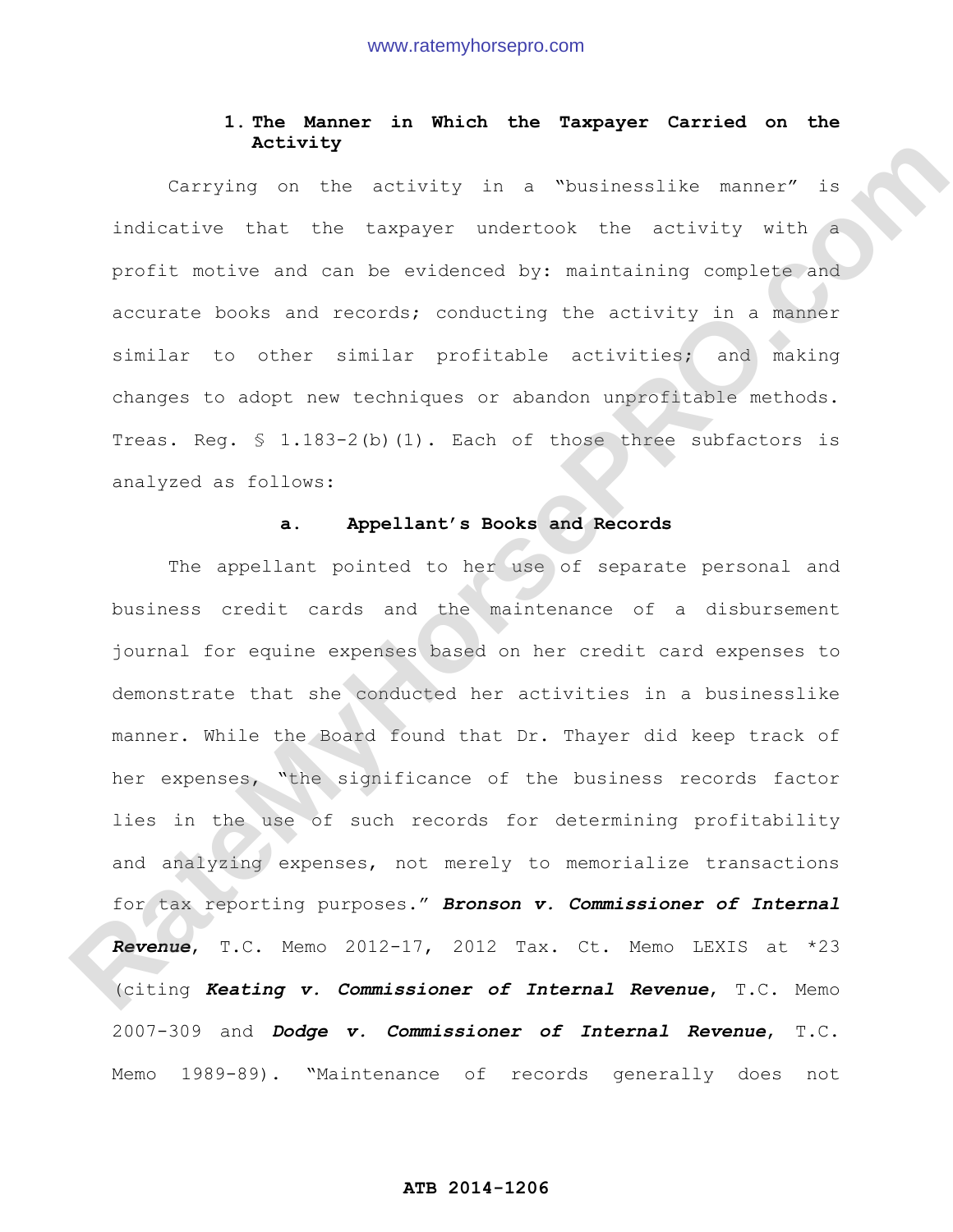indicate profit motive when there is a lack of evidence that the taxpayer used the records to improve the performance of a losing operation." *Id.* (citing *Golanty,* 72 T.C. at 430 and *Sullivan v. Commissioner of Internal Revenue*, T.C. Memo 1998-367).

The appellant did not introduce any evidence or testimony that she used her expense records to analyze or improve the profitability of her business. Instead, the appellant testified that she used the disbursement journal to "make sure [she] could actually pay [her] mortgage" as all of the equine related expenses were paid out of the same checking account as her personal expenses, as well as to prepare her taxes. Therefore, the Board found that the appellant's tracking of her expenses was not motivated by a desire to analyze and improve profitability, but by the appellant's personal desire to simply keep track of outflows and to substantiate her tax deductions. *See Giles*, 2006 Tax Ct. Memo LEXIS 14 at \*25 (finding that failure to maintain records for business purposes beyond paying taxes weighed against the appellant). dampayor used the necessarile improve the performance of a iosing<br>operation." Id. (citing Golanty, 72 r.C. at 300 and Sullivan v.<br>Commissioner of Internal Revenue, T.C. Newe 1988-367).<br>The epopllant did not introduce any e

Dr. Thayer testified that she prepared projections, which she claimed were produced at the time she purchased each animal, giving the estimated net profit which could be realized depending on when the horse was ultimately resold. Even assuming these projections were made contemporaneously and were reasonable at the time they were first completed, the succession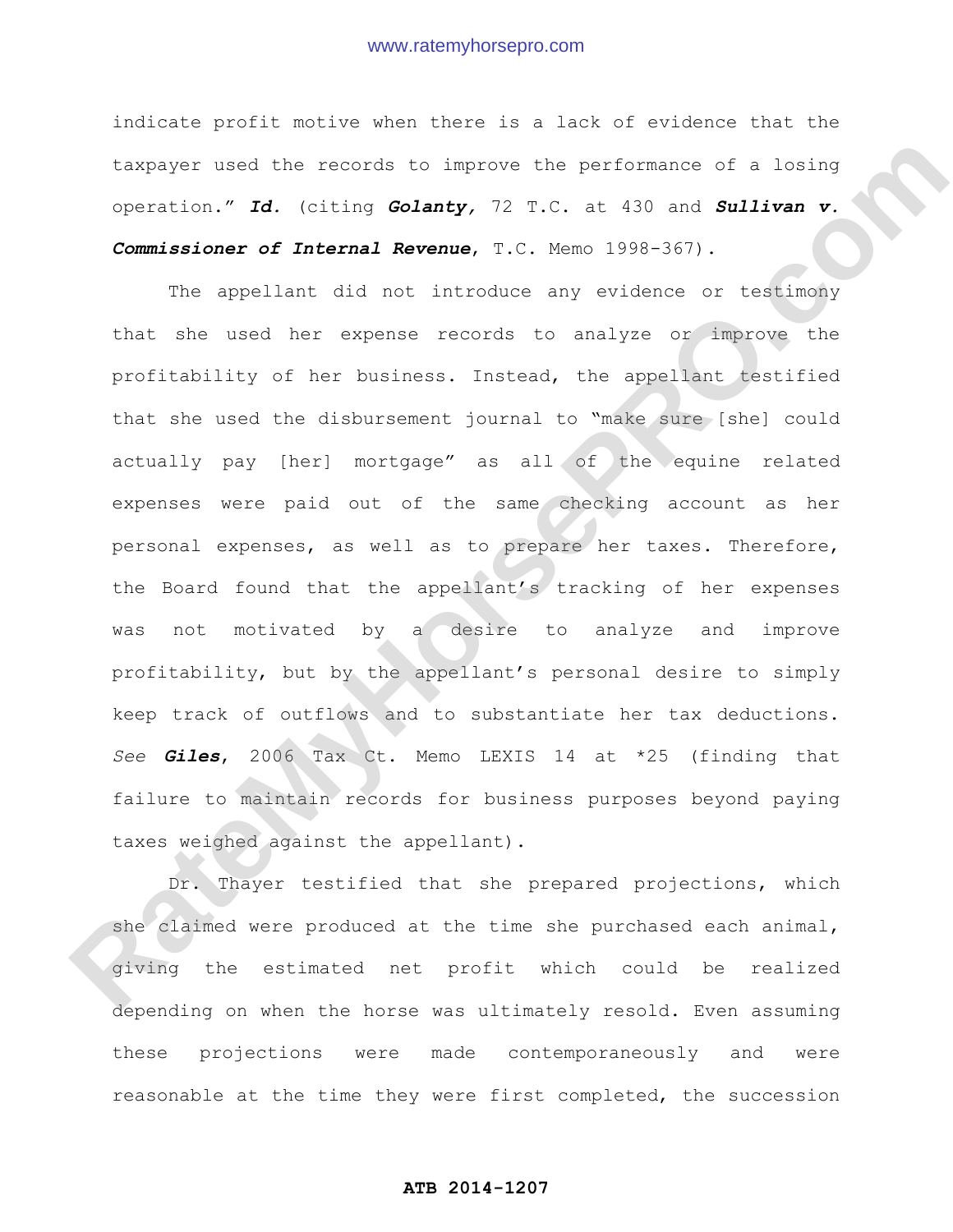of calamities which befell Simply and Charleston after purchase and the associated expenses soon rendered them woefully inaccurate. While unforeseen circumstances may affect any business, a prudent business person would be expected to revise his or her projections to account for those circumstances. However, the appellant provided no testimony that she ever revisited her initial calculations. Therefore, the Board found that these projections did not evidence that the taxpayer conducted her activities in a businesslike manner.

The appellant further argued that her retention of test reports, show scores, medical records and horse registrations served as evidence of business-like management of her activities. However, the appellant failed to offer evidence demonstrating that this behavior differed from that of other amateur riders owning expensive horses. *See Golanty*, 72 T.C. at 430 (keeping records of Arabian breeding horses is "as consistent with a hobby as it is with a business"); *Boddy v. Commissioner of Internal Revenue*, T.C. Memo 1984-156, \* 21(same). Similarly, the Board found that nothing included in the appellant's selfprepared job description exceeded the activities expected of an amateur horse owner. and the associated exponses soon rendered them worfully<br>inaccurate. While unforeseen circumstances may affect any<br>business, a prodet business person would be expected to revise<br>his or her projections to account for those c

The Board found that while the appellant maintained records, they were not used to evaluate and improve the overall performance of her equine activity. Therefore, the Board found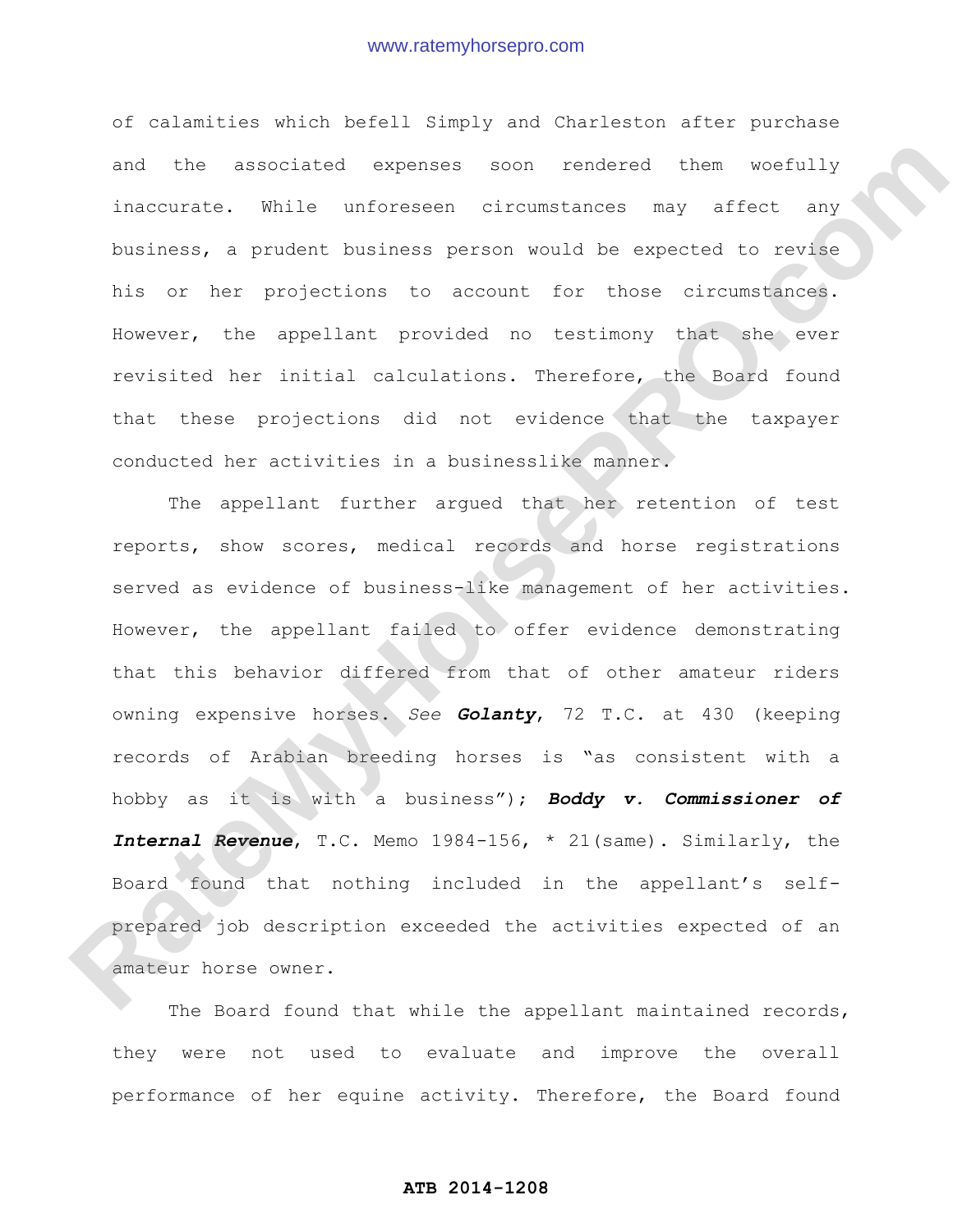that this subfactor weighed in favor of the appellee.

## **Following practices of comparable businesses**

Where an activity is carried on in a manner substantially similar to other activities of the same nature which are profitable, a profit motive may be indicated. Treas. Reg. § 1.183-2(b)(1). Lynn O'Connell, who operated her own equine business, testified that she believed the appellant's purchases to be sensible at the time they were made and the appellant testified that she spoke with Roel Theunissen in initially putting together her profit projections. However, no evidence or testimony was offered as to whether Dr. Thayer carried on her equine activities in a manner that another profitable horse business might have done in similar circumstances. Therefore, this subfactor was neutral. **Pollowing practices of comparable businesses**<br>
Where an activity is carried on in a menner substantially<br>
similar to other activities of the same nature which are<br>
profitable, a profit which may be indicated. Treas. Seq.

### **b. Changes to business operations**

When a taxpayer changes operating methods, adopts new techniques, or abandons unprofitable methods in a manner consistent with an intent to improve profitability, a profit motive may be indicated. *Id.* Dr. Thayer faced many challenges with her horses that she had to react to  $-$  namely, Simply's training issues and Charleston's eye injuries. The Board found that Dr. Thayer did an admirable job at directing their care and responding to medical crises as they arose; however, the Board found that the appellant did nothing to improve profitability.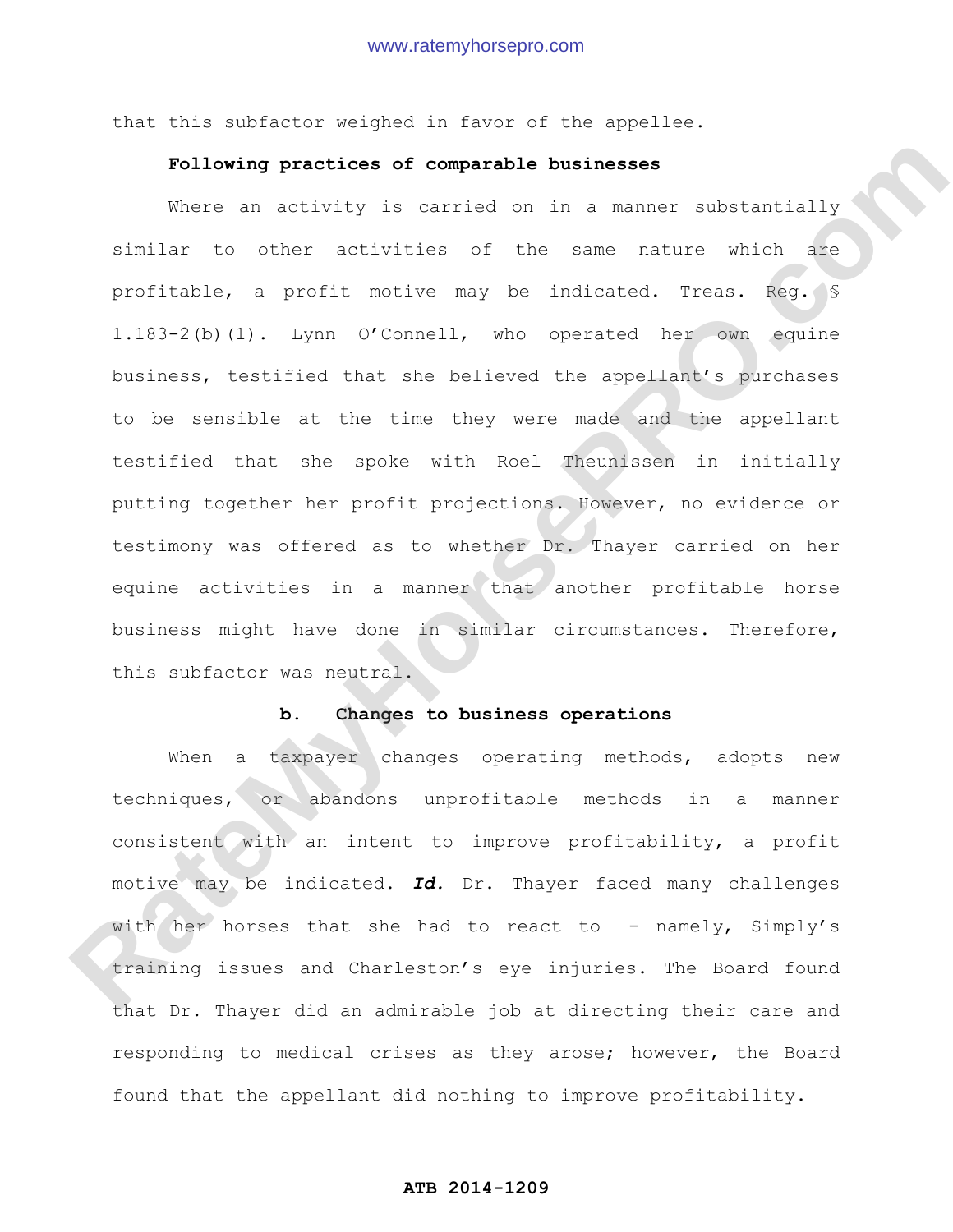The appellant argued that her decision not to sell Simply once presented with Ms. O'Connell's sales estimate demonstrated such an abandonment of unprofitable methods with an intent to improve profitability. However, despite having subsequently fixed the training issues with the horse, the appellant presented no evidence regarding the possibility of generating a profit from the horse, whether by sale, lease, or other use. After Simply failed to produce the results hoped for and instead generated a rising stream of expenses with no income to offset them, the appellant purchased Nautical, a horse that could not be leased for years until he was properly trained. The purchase of Charleston followed, from which the appellant anticipated \$20,000 of lease revenue, barely enough to cover the expenses from that horse alone for the year. This was to be followed by a quick five-fold return on investment, banking on an assumption that the horse would perform well at the Pan Am Games, the likelihood of which the appellant failed to substantiate. The Board therefore found that the appellant did not present any evidence that she sufficiently adapted her business model to reflect the impact from the significant losses incurred year after year due to costly medical interventions and training. once presented with Me. O'Connel's sales estimate demonstrated<br>such an abandonment of unprofitable methods with an intert to<br>improve profitability. However, despite having subsequently<br>increased the training issues with th

The Board found that this subfactor therefore weighed in favor of the appellee and thus, the first factor as a whole weighed in favor of the appellee.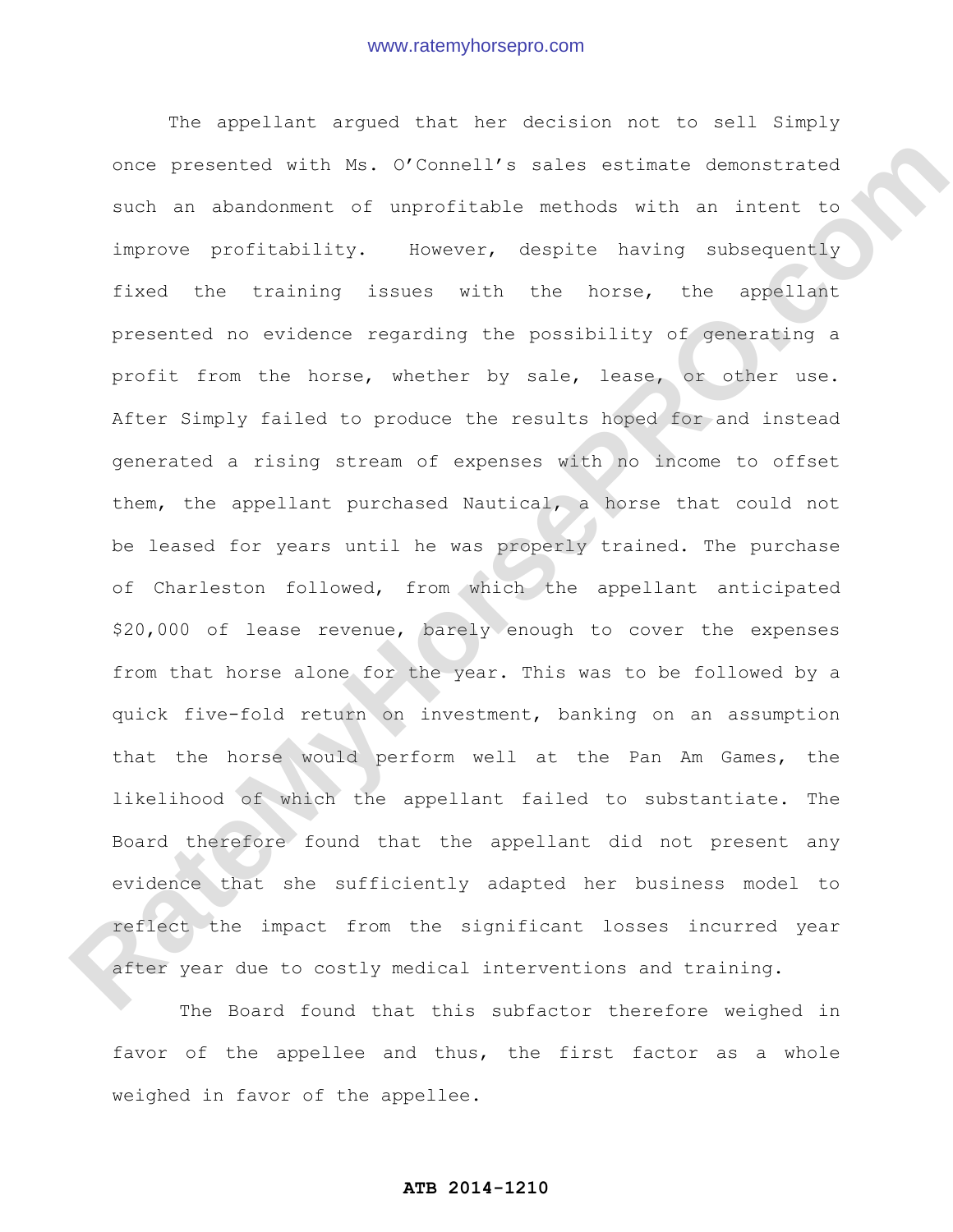## **2. Expertise of the Taxpayer or Any Advisors**

A taxpayer's expertise, research, and study of an activity, as well as his or her consultation with experts, may be indicative of a profit motive. Treas. Reg. § 1.183-2(b)(2). While the appellant has many years of experience riding and training horses, the focus of this factor is upon "expertise and preparation with regard to the economic aspects of the particular business, and failure to possess or obtain expertise in this area will not be excused by study of other aspects of the activity or by general business acumen." *Hastings v. Commissioner of Internal Revenue,* T.C. Memo 2002-310, 2002 Tax Ct. Memo LEXIS 331 at \*18 (emphasis added); *See Golanty,* 72 T.C. at 432**;** *Melecio*, Mass. ATB Findings of Fact and Reports at 2013- 764. "While a formal market study is not required, a basic investigation of the factors that would affect profit is." *Burger v. Commissioner of Internal Revenue*, T.C. Memo 1985-523; 1985 Tax Ct. Memo LEXIS 107 at \*19. Furthermore, taxpayers should not only familiarize themselves with the undertaking, but should also "consult or employ an expert, if needed, for advice on how to make the operation profitable." *Burger v. Commissioner of Internal Revenue*, 809 F.2d 355, 359 (1987); *Golanty*, 72 T.C. at 432. A taxpayer's oxpertise, research, and study of an activity.<br>
As well as his or her consultation with experts, may be<br>
indicative of a prefit motive. Treas. Reg. 6 1.183-2(b)(2).<br>
While the appellant has many years of exper

There is little indication in the record that the appellant made any serious effort to develop expertise in the economics of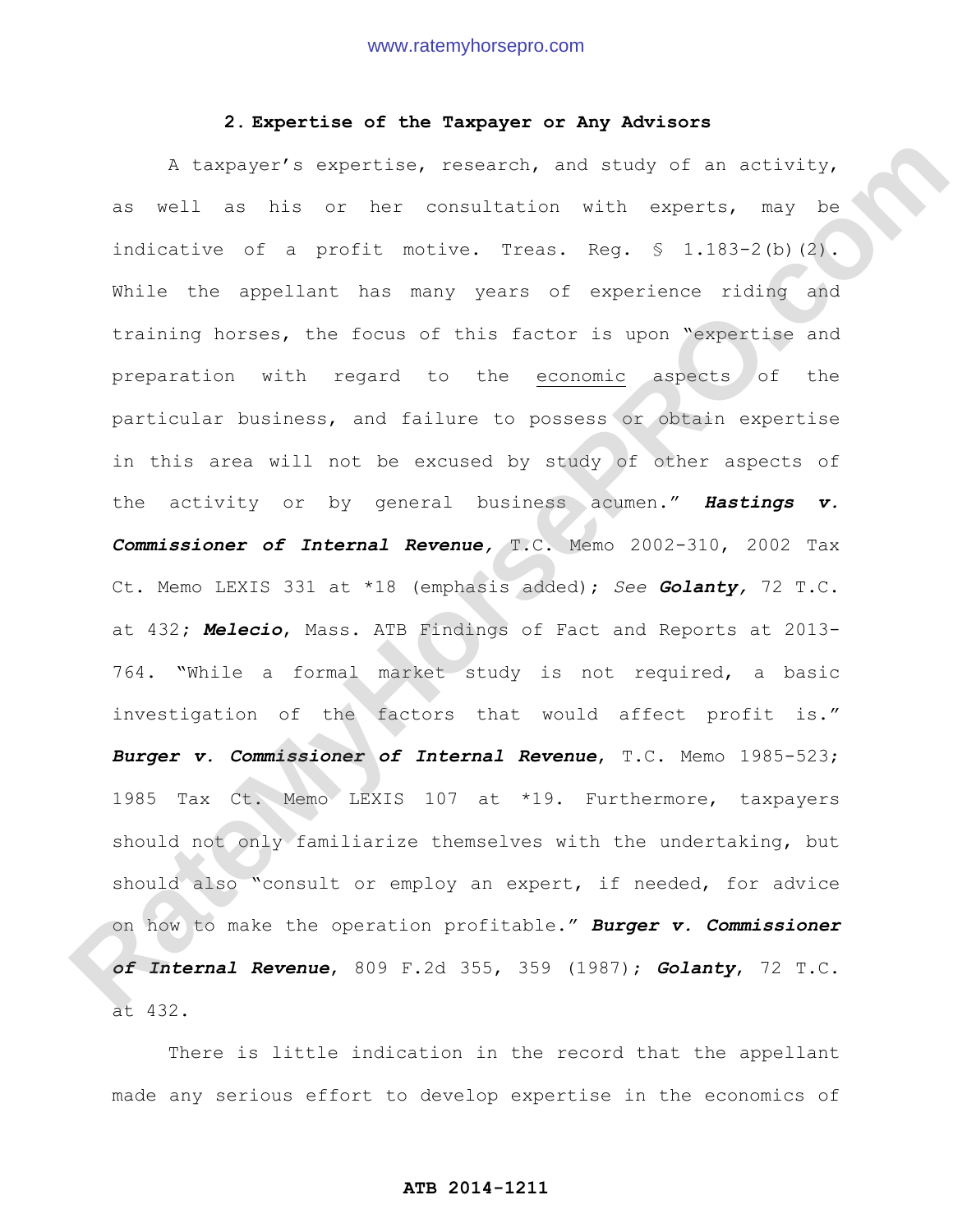training, leasing and selling horses as a business. The appellant argued that her consultations with various professionals demonstrated that she availed herself of the expertise of others in carrying on her activity. The Board found, however, that the lack of record keeping and lack of payment for these "consultations" was not indicative of a *bona fide* business relationship. In addition, her consultations with accountants were limited to the preparation of tax returns.

Similarly, the appellant failed to present evidence tending to distinguish her consultations with Wadsworth Farm's owner and head trainer regarding the purchase and sale of her horses from those of an ordinary high-level amateur rider. Ms. O'Connell testified that she did not assist with the preparation of Dr. Thayer's profit projections. While Ms. O'Connell and Dr. Thayer consulted often about matters of the horses' training and wellbeing, Ms. O'Connell did not give any testimony that she advised the appellant with respect to the business of profitably training and selling horses. Accordingly, the Board found that the appellant lacked any expertise in the economics of the equine business and failed to obtain the requisite counsel to ensure her activities were profitable. *See Dodge*, 1998 Tax Ct. Memo LEXIS 89 at \*16 (finding that a taxpayer's expertise in horse breeding in the absence of expertise in the economics of running a horse breeding business or consulting experts for appelient argued that see consultations with various<br>professionals demonstrated that see availed herself of the<br>experime of others in carrying on her activity. The sound found,<br>however, that the lack of record keeping and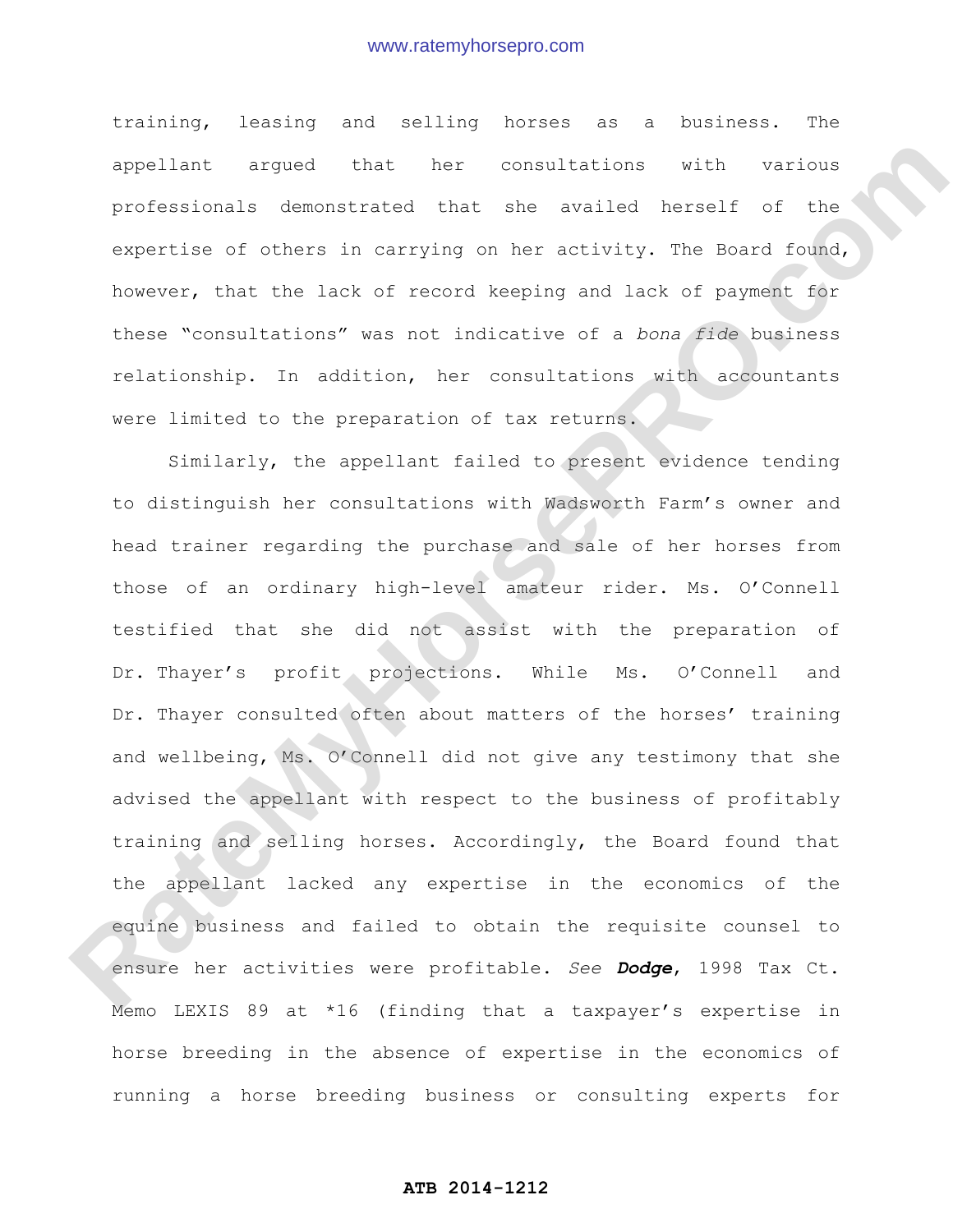business advice did not support the taxpayer's case).

Therefore, the Board found that this factor weighed in favor of the appellee.

# **3. The Time and Effort Expended by the Taxpayer**

If the taxpayer devotes much of his or her personal time and effort to conducting an activity, this may indicate a profit motive, particularly if the activity lacks "substantial personal or recreational aspects." Treas. Reg. § 1.183-2(b)(3); *Golanty*, 72 T.C. at 415. However, the fact that the taxpayer devotes only a limited amount of time to an activity does not necessarily indicate a lack of profit motive where the taxpayer employs competent and qualified persons to carry on such activity. *Id.*

The appellant estimated that she spent 25-29 hours per week on her equine activity. While the effort was not full time due to her demanding professional schedule, such an amount of time is not incompatible with a profit motive. However, based on the appellant's testimony, that time was predominantly spent training and riding the horses, performing in shows, and attending to the horses' medical care. The Board found that these tasks would have been performed whether the activity was undertaken primarily for profit or as a hobby. Furthermore, the fact that the appellant has owned, trained, and ridden horses her entire life indicates that the activity had "substantial personal or recreational aspects" other than a profit motive. Therefore, the Board found Cast this fector woldphot in<br> **Rate of the appellee.**<br> **3. The Time and Effort Expended by the Taxpayer**<br>
Ti the Lexnayar devotes such of his or her parsonal Like<br>
and effort to conducting an act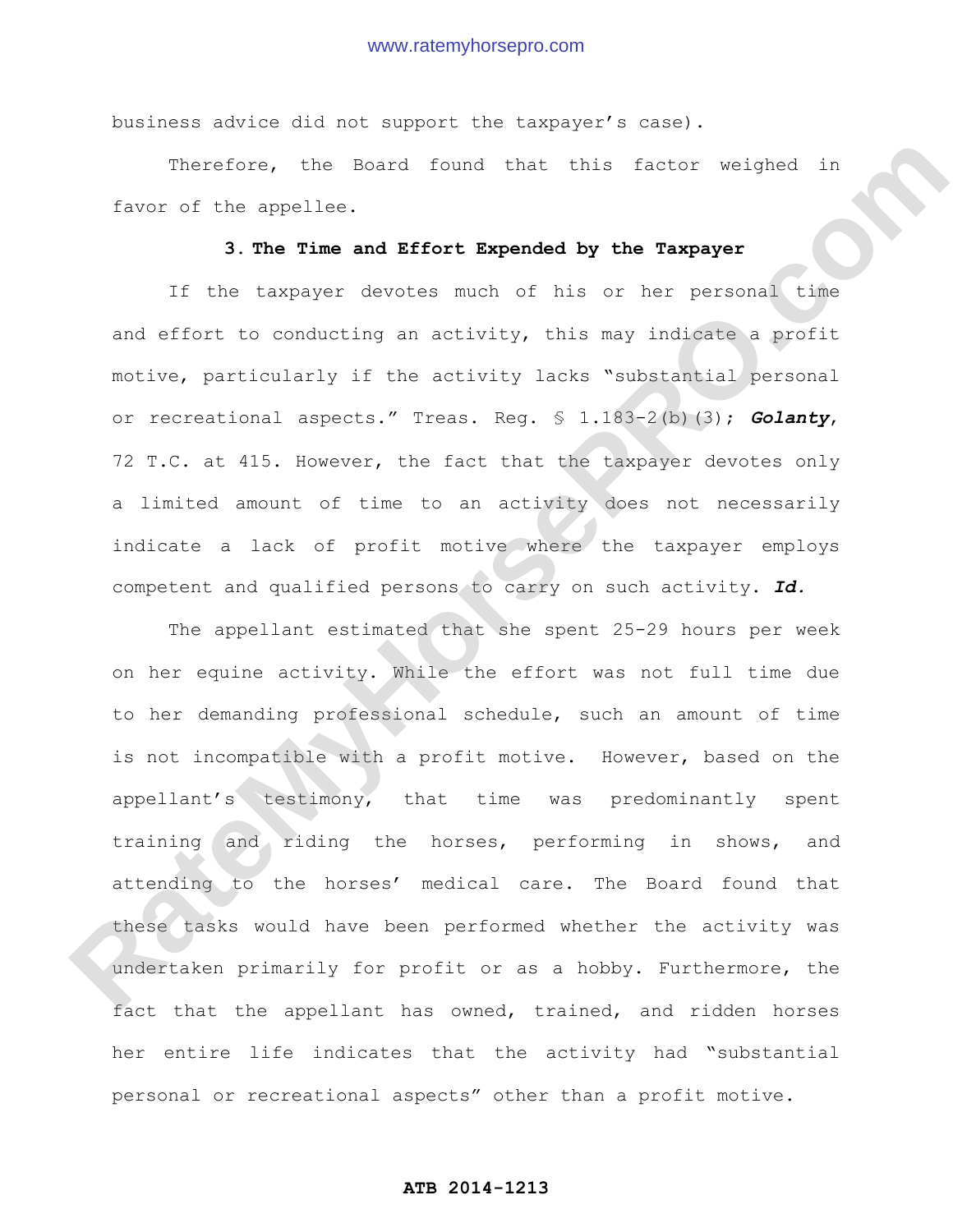Similarly to the appellant, the taxpayer in *Giles* was a successful dentist as well as a life-long equestrian. 2006 Tax Ct. Memo LEXIS at \*2-\*5. Although she managed her own full-time dental practice, she spent up to six hours a day riding and caring for her Arabian horses, which she also bred. *Id*. at \*5- \*6. The Tax Court held that while "personal pleasure derived from an activity will not turn a business into a hobby," the fact that the taxpayer had enjoyed riding and showing horses since childhood indicated that she would have spent similar time with her horses as an amateur rider. *Id.* Therefore, since the activity had significant personal and recreational benefits, the Tax Court gave this factor no weight in its analysis as to whether Ms. Giles operated her activity for profit. *Id.* auccessial dentities a woll as a life-long oquestrian. 2006 7ax<br>Ct. Meno IENYS at  $t2-5$ . Although she ranaged her owo full-time<br>dental practice, she spent up to six hours a day riding and<br>caring for her Arabian horses, wh

The Board found that although the appellant devoted significant time to her horses, because of the appellant's keen interest in equestrianism, she would have spent that time regardless of whether she intended to carry on a trade or business. Therefore, like the Tax Court in *Giles***,** the Board found this factor to be neutral.

# **4. The Expectation that Assets May Appreciate in Value**

Even if no profit is derived from current operations, a taxpayer may intend to derive a profit from operation of an activity where an overall profit will result when appreciation of an asset exceeds expenses of operation. Treas. Reg. § 1.183-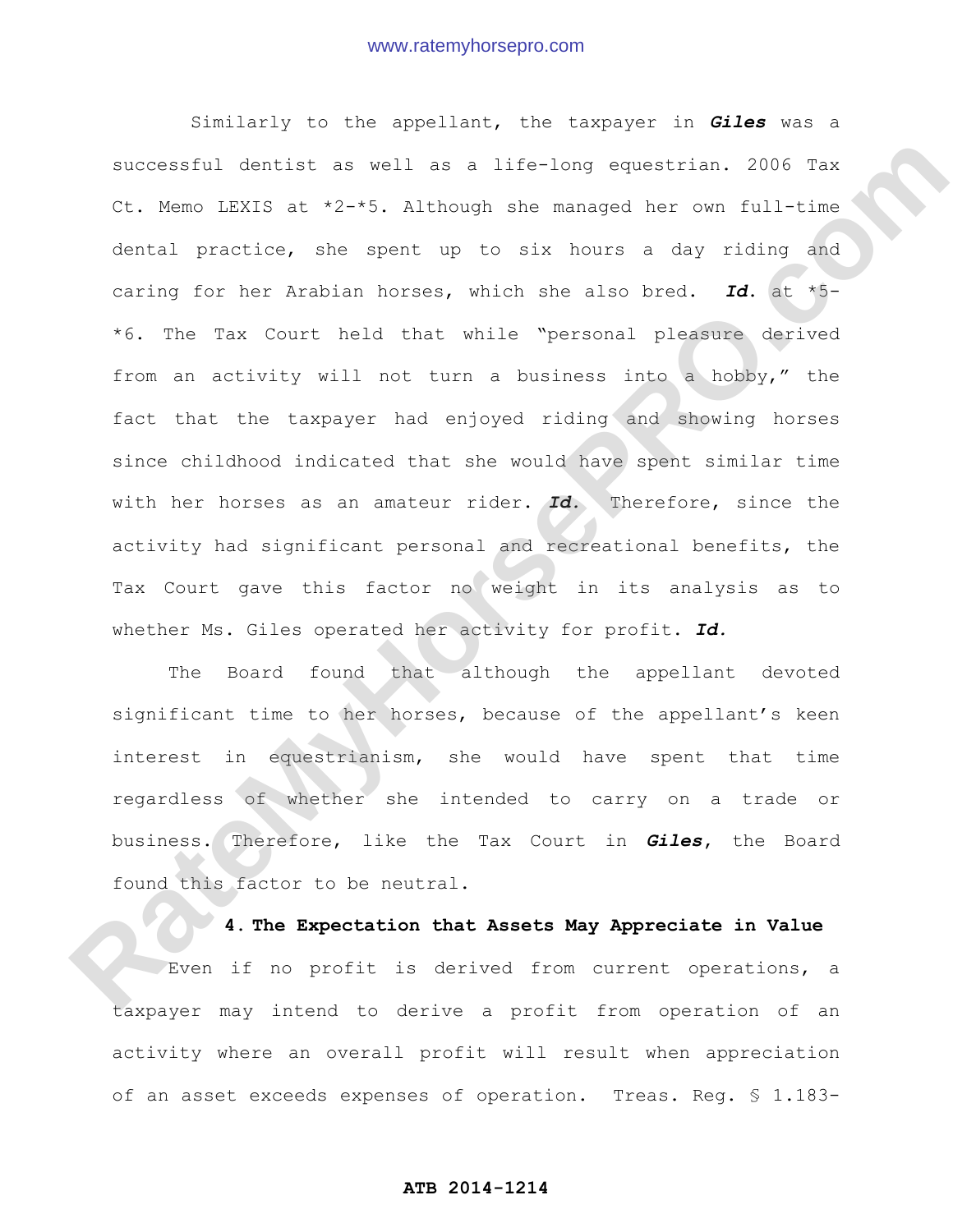2(b)(4). The appellant's profit projections for each horse anticipated an appreciation in the horses' value sufficient to generate a profit when sold. Even taking the appellant's projections at face value, Dr. Thayer anticipated \$254,160 of expenses for all three horses from 2003 to 2015 and only \$98,000 of income during the same period for an overall operating loss of \$156,160. Unfortunately, in actuality, the operating loss for the three tax years at issue alone amounted to \$466,366. This was in addition to the \$371,638 of losses already incurred before the tax years at issue.

Dr. Thayer's only hope for turning a profit was to earn large returns on the sales of her horses. From a purchase price of \$37,500, Dr. Thayer predicted Simply would generate a sale price of \$200,000 in 2009 or a profit of \$162,500 or 433%. However, as late as April 2007, Ms. O'Connell, after an extensive analysis, estimated Simply's market value at \$40,000, or only \$2,500 more than she had paid five years previously. While Dr. Thayer testified that Simply improved after that sales analysis was done, she failed to provide the Board with any evidence to support an increased valuation of the horse. anticipated an approciation in the berses' value attricient to<br>penerate a profit when sold. Twen taking the appellant's<br>projections at face value, Dr. Fager anticipated 2254,160 of<br>expresses for all three horses from 2003

Dr. Thayer testified that she purchased Charleston for \$100,000 with the intention that he could be quickly sold for \$500,000 after a performance at the Pan Am Games. This valuation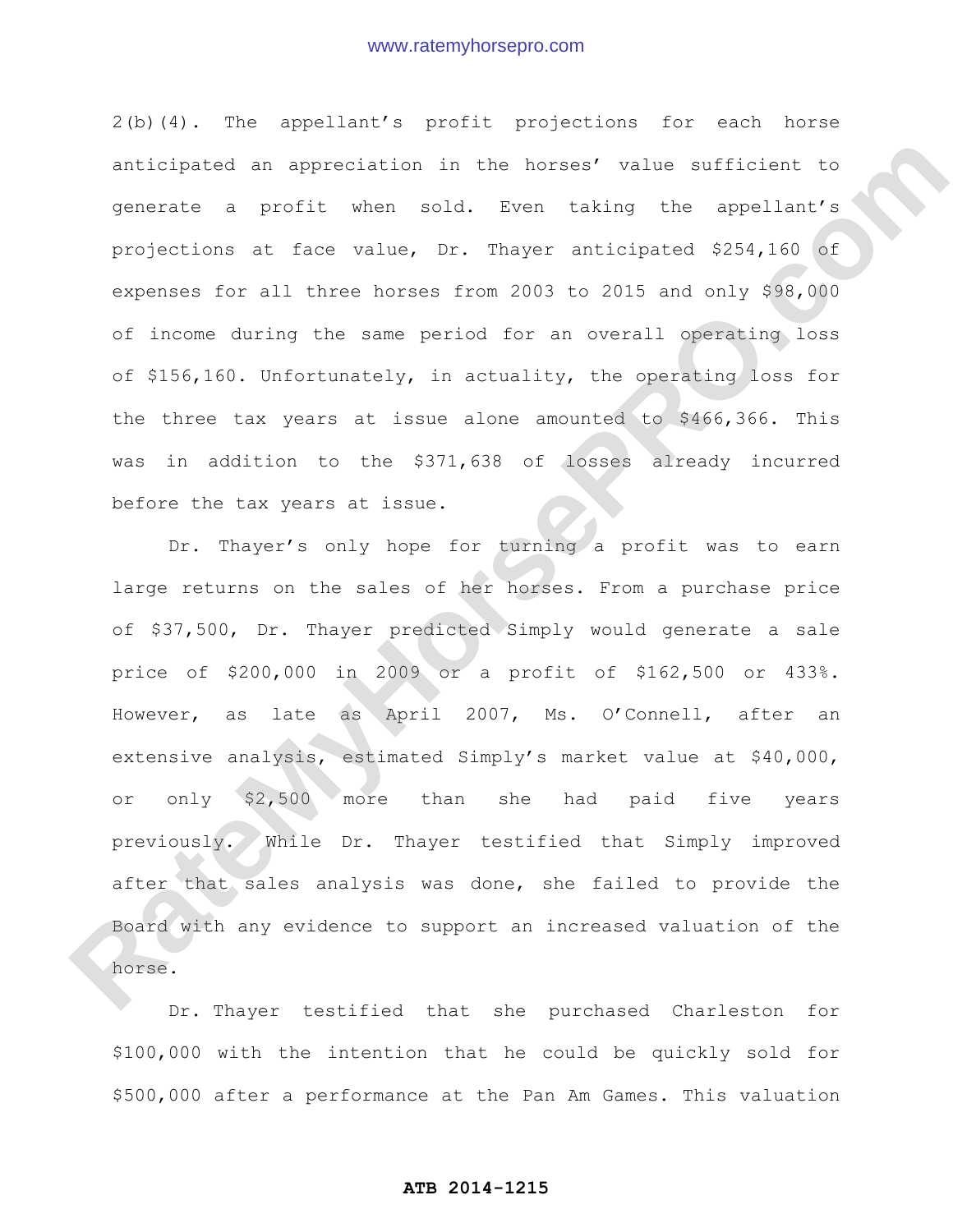by Ms. O'Connell was not supported by a written sales analysis such as the one she had done for Simply. Instead, the Board found this estimate to be conjecture based on anecdotal evidence of the intangible value of "bragging rights" and the sale price of one other horse without attendant analysis of its comparability to Charleston.

Even if Dr. Thayer could have earned "a substantial profit with one outstanding horse[,] [t]he possibility of a speculative profit in a taxpayer's horse activity ... is insufficient to outweigh the absence of profits for a sustained period of years." *Foster v. Commissioner of Internal Revenue*, T.C. Memo 2012-207, 2012 Tax. Ct. Memo LEXIS 209 at \*22. If Dr. Thayer had been able to sell Charleston for \$500,000 in 2007 after the Games, that \$400,000 profit plus the \$2,500 profit she could have earned at the time on Simply would still have been insufficient to offset the operating losses she had incurred up until that point. Therefore, the Board found that this factor weighed strongly in favor of the appellee. such as the one sho has dono for Simply. Instead, the Board<br>Cound this estimate to be complecture based on anecdotal evidence<br>of the intemptibe value of "pragging rights" and the sale prime<br>of one other nonse without atten

## **5. The Taxpayer's Success in Carrying On Other Similar or Dissimilar Activities**

The fact that a taxpayer previously engaged in similar activities and converted them from unprofitable to profitable enterprises may indicate that he or she is engaged in the present activity for profit, even though the activity is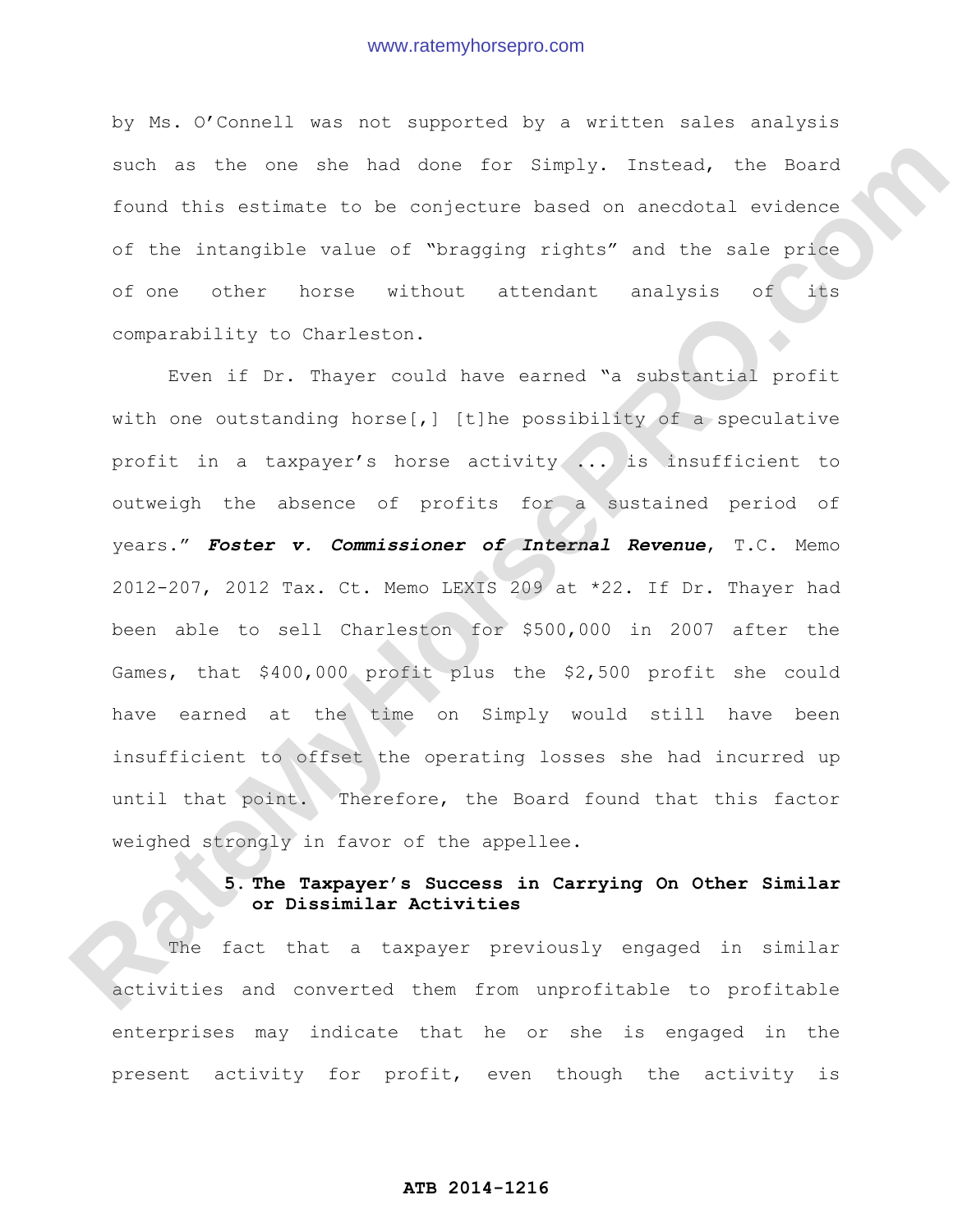presently unprofitable. Treas. Reg. § 1.183-2(b)(5). Although the appellant has long ridden and trained horses, she has never generated a profit from any of her equine activities, since she began reporting them in 1998. Further, while the appellant was a successful doctor and director of a large research laboratory during and before the tax years at issue, she failed to show that she conducted her equine activity in a similarly businesslike manner. Therefore, the Board found that this factor was neutral. *See Giles*, 2006 Tax. Ct. Memo 14 at \*45 (taxpayer's successful dental practice was not indicative of conducting her horse activities in a businesslike manner). the appoitant has long ridden and trained horses, she has never<br>penerated a profit from any of her equine activities, since she<br>**Regan reporting them in 1938.** Purther, while the appellant was<br>a successful doctor and direc

# **6. The Taxpayer's History of Income or Loss from the Activity**

"Although no one factor is determinative of the taxpayer's intention to make a profit, a record of substantial losses over many years and the unlikelihood of achieving a profitable operation are important factors bearing on the taxpayer's true intention." *Golanty,* 72 T.C at 426 (internal citation omitted). If losses are sustained because of "unforeseen or fortuitous circumstances which are beyond the control of the taxpayer" the losses are not to be taken as an indication that the activity is not engaged in for profit. Treas. Reg. § 1.183-2(b)(6). The sickness or injury of horses is considered to be the kind of fortuitous circumstances contemplated in that definition.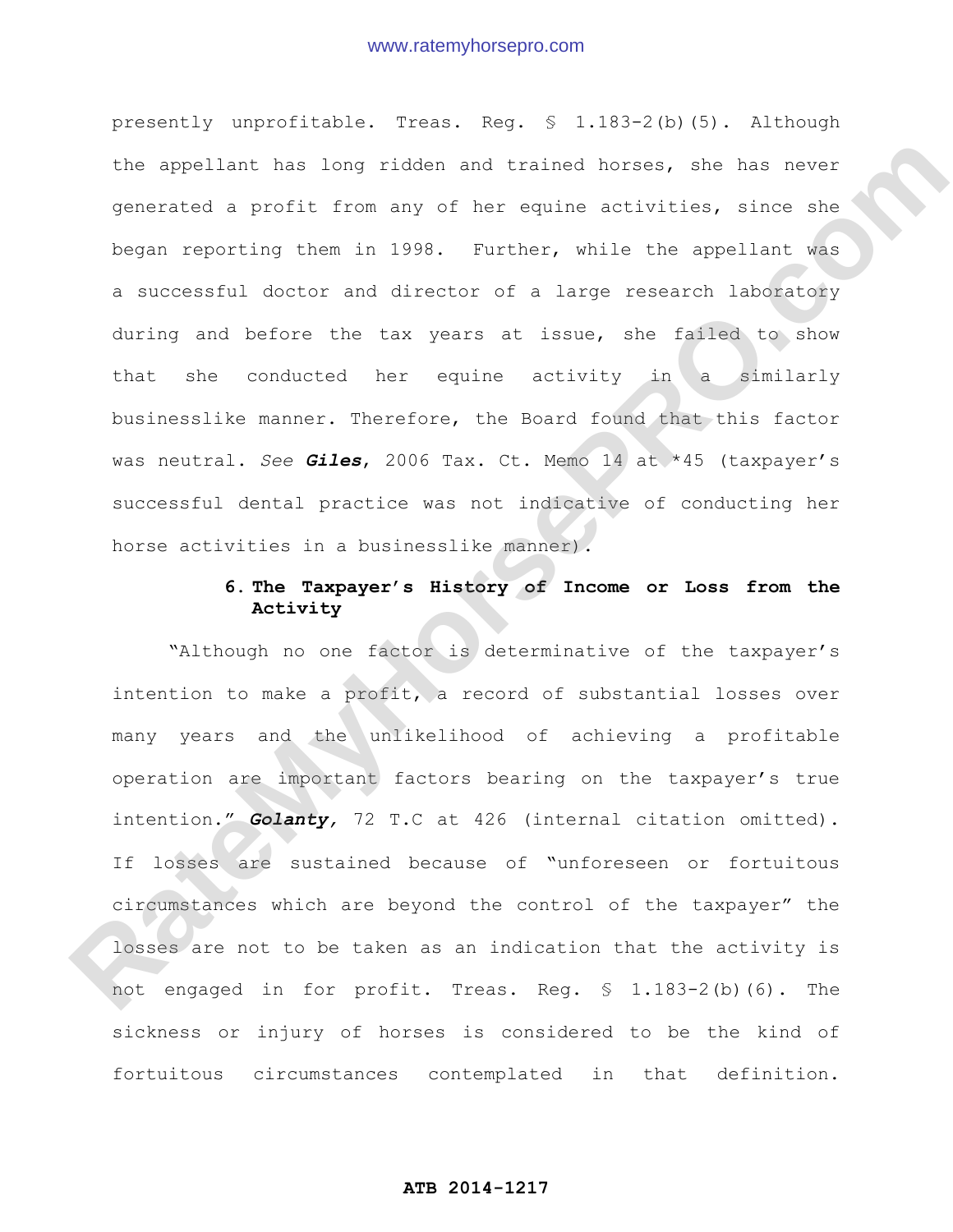*Engdahl v. Commissioner of Internal Revenue,* 72 T.C. 659, 669 (1979); *Bronson v. Commissioner of Internal Revenue*, T.C. Memo 2012-17, 2012 Tax Ct. Memo LEXIS 18 at \*29-\*30.

The appellant claimed that she was still in the "start-up phase" of her business activities. The "presence of losses in the formative years of a business, particularly one involving the breeding of horses, is not inconsistent with an intention to achieve a later profitable level of operation, bearing in mind, however, that the goal must be to realize a profit on the entire operation, which presupposes not only future net earnings but also sufficient net earnings to recoup the losses which have meanwhile been sustained in the intervening years." *Bessenyey v. Commissioner of Internal Revenue,* 45 T.C. 261, 274 (1965); *see also* I.R.C. § 183(d) and Treas. Reg. § 1.183-2(b)(6). However, Dr. Thayer did not provide any evidence as to the likelihood that future earnings will be sufficient to cover not only her expenses but to offset the substantial losses she has already sustained. As previously discussed, the Board found that possibility to be remote during the tax years at issue. (1979)) **Bronson v. Commissioner of Internal Revenue,** T.C. Meno<br>
2012-17, 2012 Tax Ct. Meno IRNIS 18 at 429-430.<br>
The spellant claimed that she was still in the "starring<br>
phase" of nor business activities. The "presence

However, because the fact that the appellant has not demonstrated her future potential for profit is countervailed by the fact that the losses during the tax years at issue were incurred in the early years of operation and were driven by unforeseen medical events, the Board found that this factor was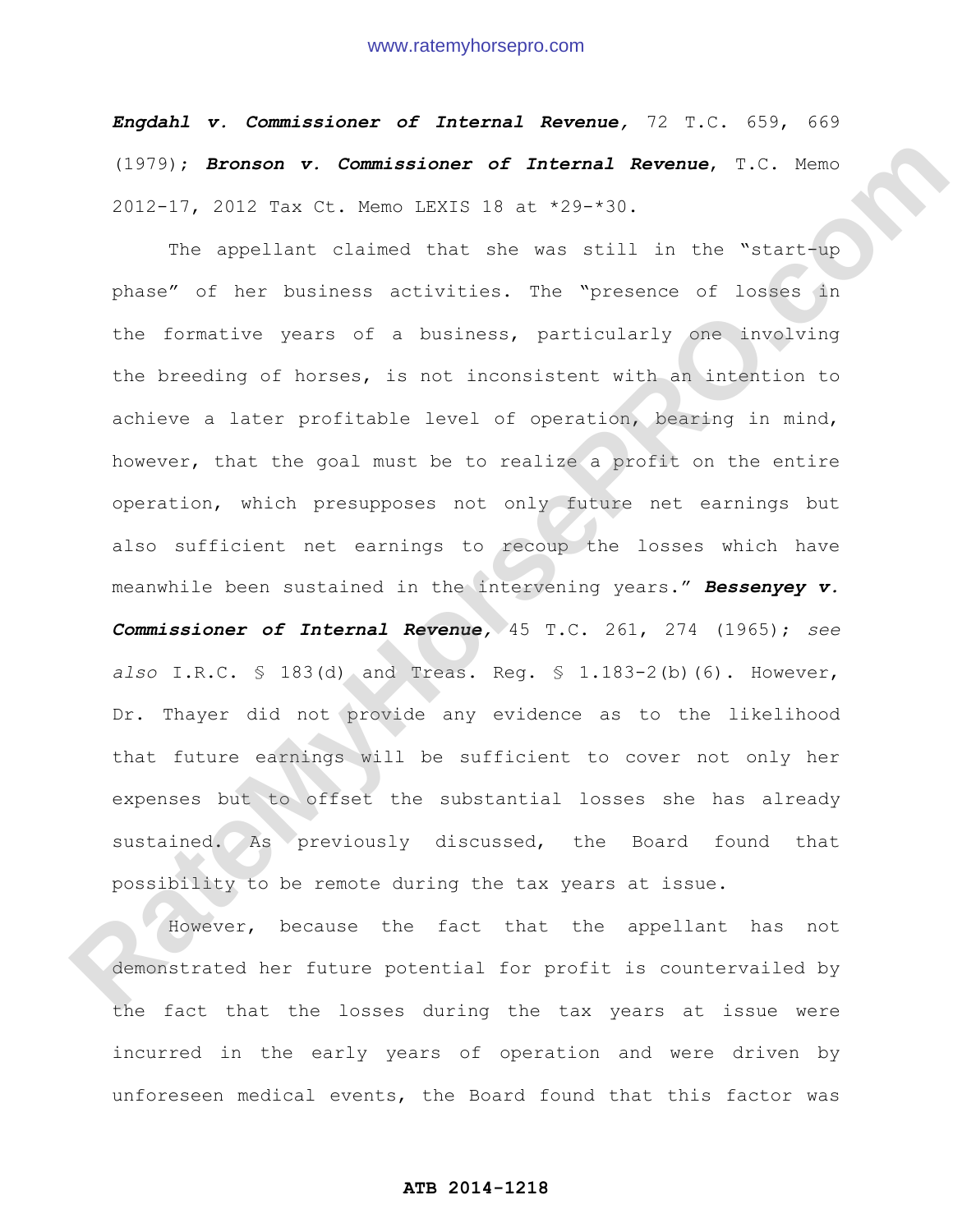neutral. *See Hastings*, 2002 Tax Ct. Memo LEXIS 331 at \*22-\*23 (factor was neutral where taxpayer could not demonstrate that future income would overcome start-up losses).

## **7. Amount of Occasional Profits**

The amount of profits in relation to the substantial amount of losses incurred and in relation to the amount of the taxpayer's investment are criteria in determining the taxpayer's intent. Treas. Reg. § 1.183-2(b)(7). During the tax years at issue, the appellant only reported \$4,300 of receipts from her equine activity, the source of which she could not recall, and she has never generated a profit. The Board found that this factor thus weighed heavily in favor of the appellee.

### **8. The Taxpayer's Financial Status**

Substantial income from sources other than the activity in question may indicate that the taxpayer is not engaged in the activity for profit, particularly if the losses generate substantial tax benefits or there are personal or recreational elements involved. Treas. Reg. § 1.183-2(b)(8); *Engdahl*, 72 T.C. at 666–68. "The limitations in IRC § 183 are 'designed to prevent taxpayers from offsetting unrelated income with losses from an activity not carried on for profit.'" *Melecio*, Mass. ATB Findings of Fact and Reports at 2013-766 (quoting *Magassy v. Commissioner of Internal Revenue*, T.C. Memo 2004-4; 2004 Tax Ct. Memo LEXIS 2 at  $*27$ ). During the tax years at issue, the (Tactor was routed where taxpayer could not demonstrate that<br>
future income sould overcome start-un losses).<br> **7. Amount of Occasional Profits**<br>
The amount of socialism and in relation to the amount of the<br>
taxpayer's inve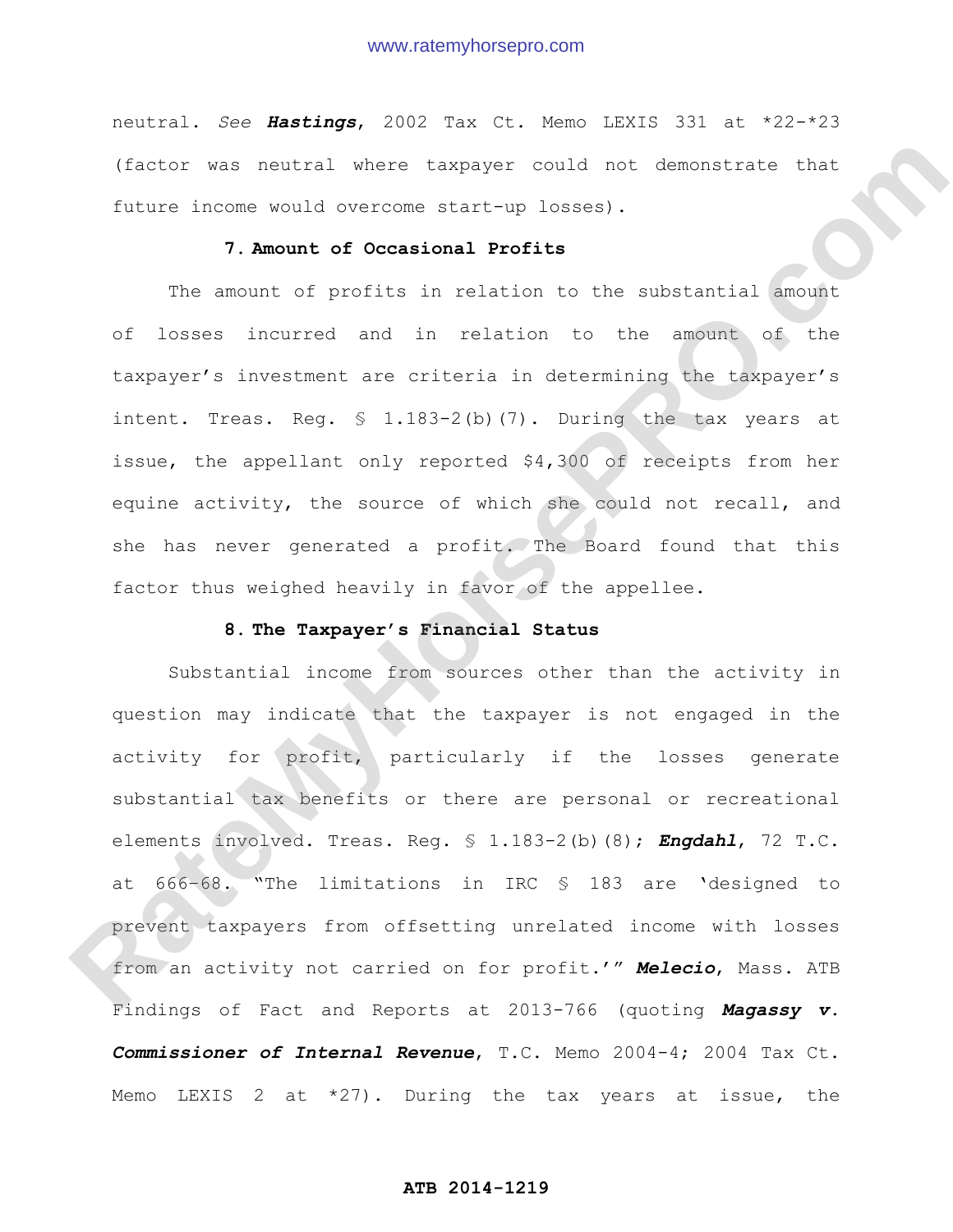appellant was employed as a surgeon, professor, and research laboratory director, earning \$284,121, \$300,573 and \$304,761 in 2006, 2007, and 2008, respectively. During the same time period, the appellant reported net losses from her equine activity of \$114,118, \$188,026 and \$164,223, respectively, thereby substantially reducing her taxable income. The Board found that Dr. Thayer's work as a doctor subsidized her equine activities and the mountain of expenses that they generated. Without her salary from MGH, these expenses would have needed to be funded out of the paltry \$4,300 of revenue that the equine business generated. *See Golanty*, 72 T.C. at 428-429 (weighing this factor against a doctor whose salary "was substantial and was sufficient to enable [him and his wife] to maintain a comfortable standard of living notwithstanding the losses from the[ir] horse-breeding operation"); *Giles*, 2006 Tax Ct. Memo LEXIS 14 at \*52 (weighing this factor against a dentist earning a high salary given the significant reduction in after-tax cost due to proposed deductions). Rate catery director, carning \$284,121, \$330,573 and \$304,761 in 2006, 2007, and 2008, researctively, furing the same sime pariod, the appellant reported net losses from her equine activity of \$114,118, \$188,026 and \$164,2

The Board therefore found that this factor weighed heavily in favor of the appellee.

## **9. The Elements of Personal Pleasure or Recreation**

Deriving enjoyment from the particular activity at issue may indicate that the taxpayer is not conducting the activity for profit, though the presence of a personal or recreational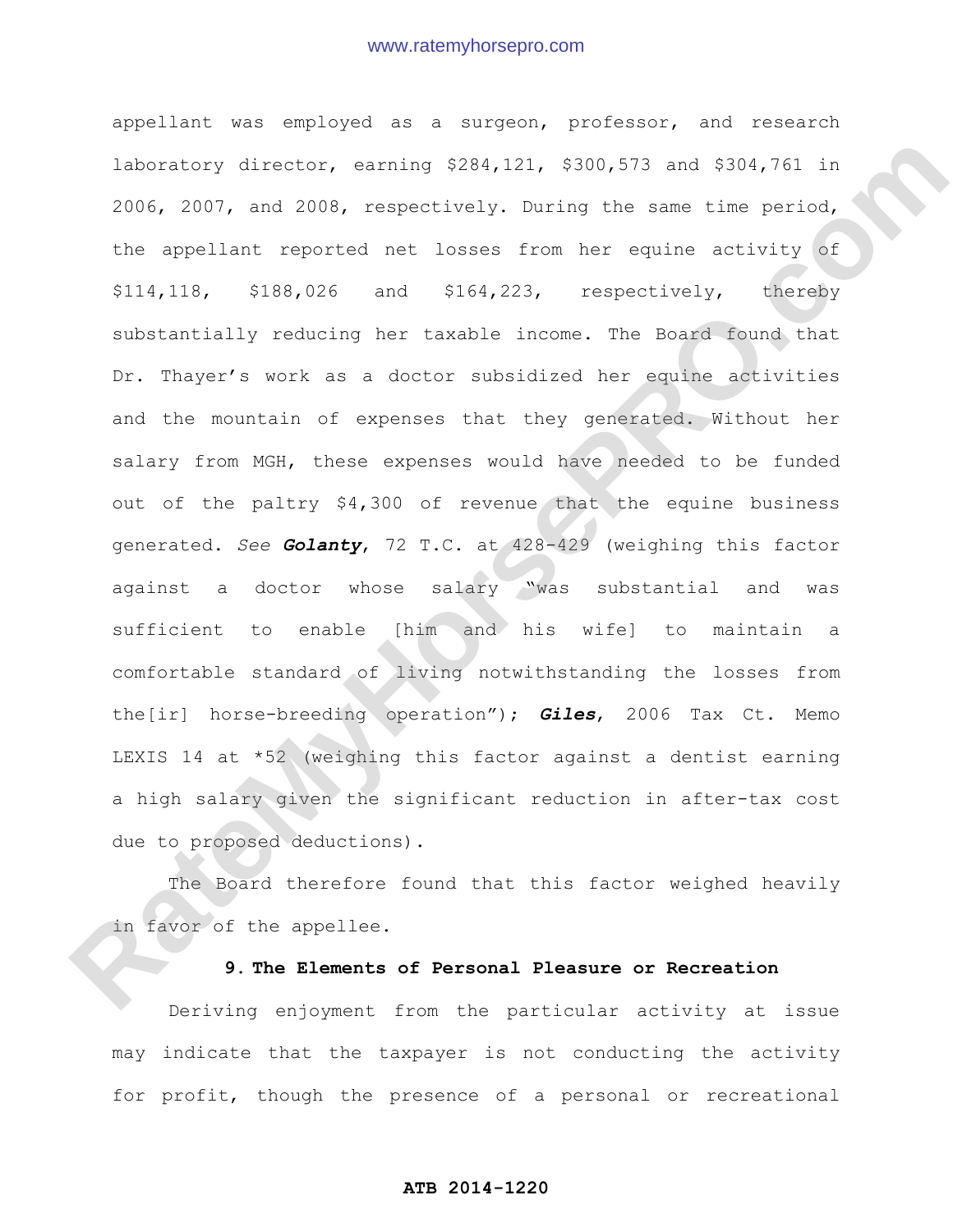element is not determinative if a profit motive is evidenced by other factors. Treas. Reg. § 1.183-2(b)(9). "Unquestionably, an enterprise is no less a 'business' because the entrepreneur gets satisfaction from his work; however, where the possibility for profit is small (given all the other factors) and the possibility for gratification is substantial, it is clear that the latter possibility constitutes the primary motivation for the activity." *Burger*, 1985 Tax Ct. Memo LEXIS 107 at \*26; *Bessenyey,* 45 T.C. at 275.

The appellant has been an avid horse rider since her youth. The Board found it clear from her testimony that even though keeping horses involves significant effort, Dr. Thayer received great personal reward, despite of the entire lack of monetary reward, from the sport of dressage and from her relationships with her animals. While working grueling hours at MGH, the appellant still made time to train and ride her horses. She testified that she generally had not taken vacation other than to work with those horses. Dedication can be "equally demonstrative of a commitment to the horses themselves and an inclination to work with them as it is of a profit making intent." *Eastman v. United States*, 225 Ct. Cl. 298, 306-307 (1980). other isotors, 7:00s. Rog, 0 1.183-2(b)(9), "Orquestionabiy, an enterprise is no less a 'business' because the entrepreneur gets statisfaction from his work; however, where the possibility for profit, 's small (given all t

The Board found Dr. Thayer, because of her life-long personal interest in horse riding and training, would have